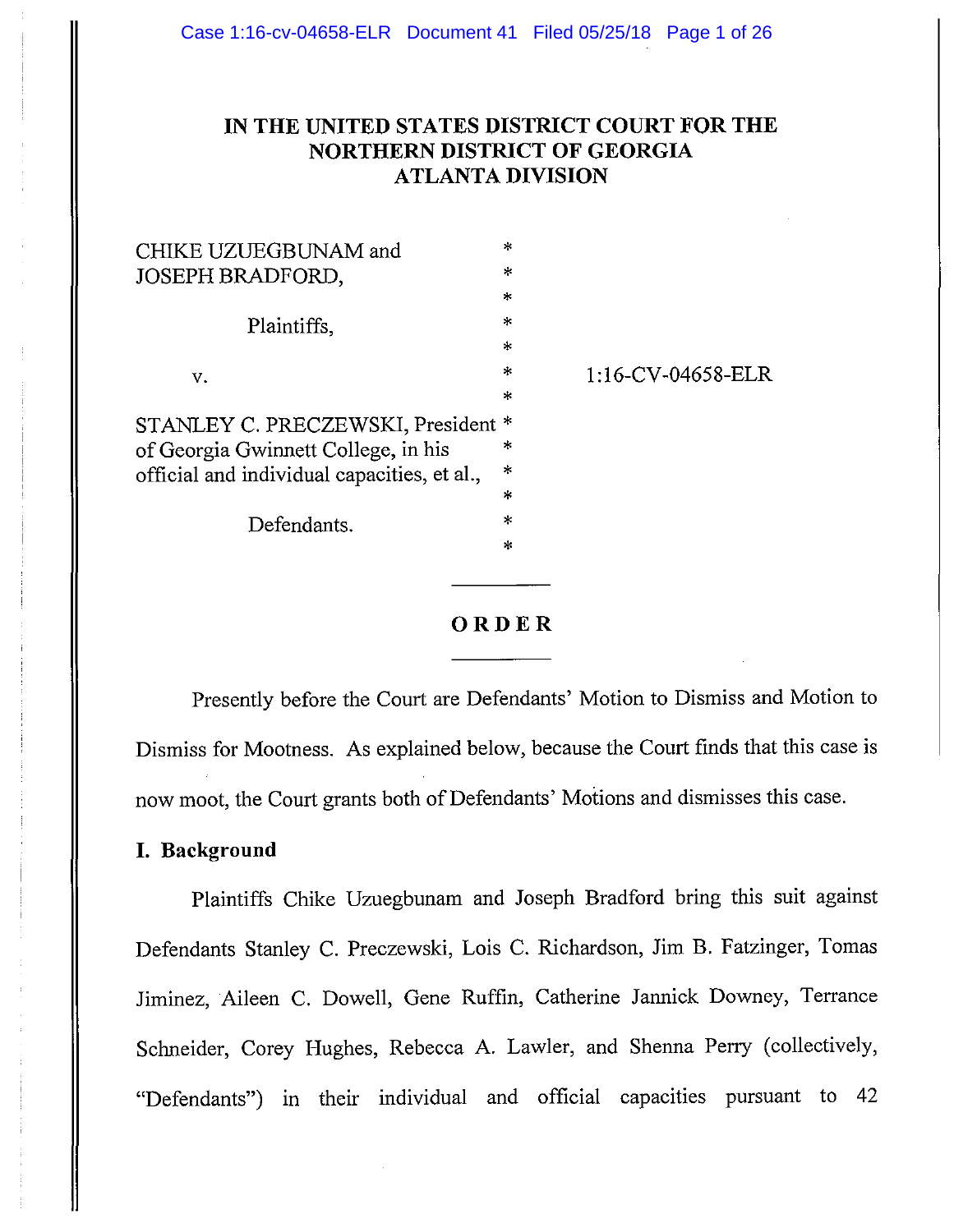U.S.C. § 1983 for violation of Plaintiffs' constitutional rights. As alleged in the 83 page, 470-paragraph First Amended Complaint, at the time of filing this suit, Plaintiffs were students at Georgia Gwinnett College ("GGC"). [Doc. 13]. Defendants each have official roles at GGC; for example, Defendant Preczewski is the President and Defendant Dowell is the Director of the Office of Student Integrity.<sup>1</sup>

As alleged in the First Amended Complaint, in July 2016, Plaintiff Uzuegbunam, while a student at GGC, began distributing religious literature (or leafleting) in a plaza on the GGC campus, and a short time later, Defendant Perry, a Campus Safety/Security Officer for Campus Police, stopped Plaintiff Uzuegbunam and explained that he was not allowed to distribute literature at that location. Upon Plaintiff Uzuegbunam's inquiry, Defendant Downey, the Head of Access Services and Information Commons at GGC, later explained to Plaintiff Uzuegbunam that he could not distribute written materials outside of GGC's two speech areas and that he would need to reserve a speech area before he could distribute his literature.

In August 2016, Plaintiff Uzuegbunam applied for, and was granted, a reservation of the speech area for three separate dates, including August 25, 2016. Thereafter, on August 25, 2016, Plaintiff Uzuegbunam went to the reserved speech area, stood on a stool, verbally shared his religious views, and distributed his

While the parties debate whether some Defendants can be held liable in this case, the Court need not address this issue because the case is moot.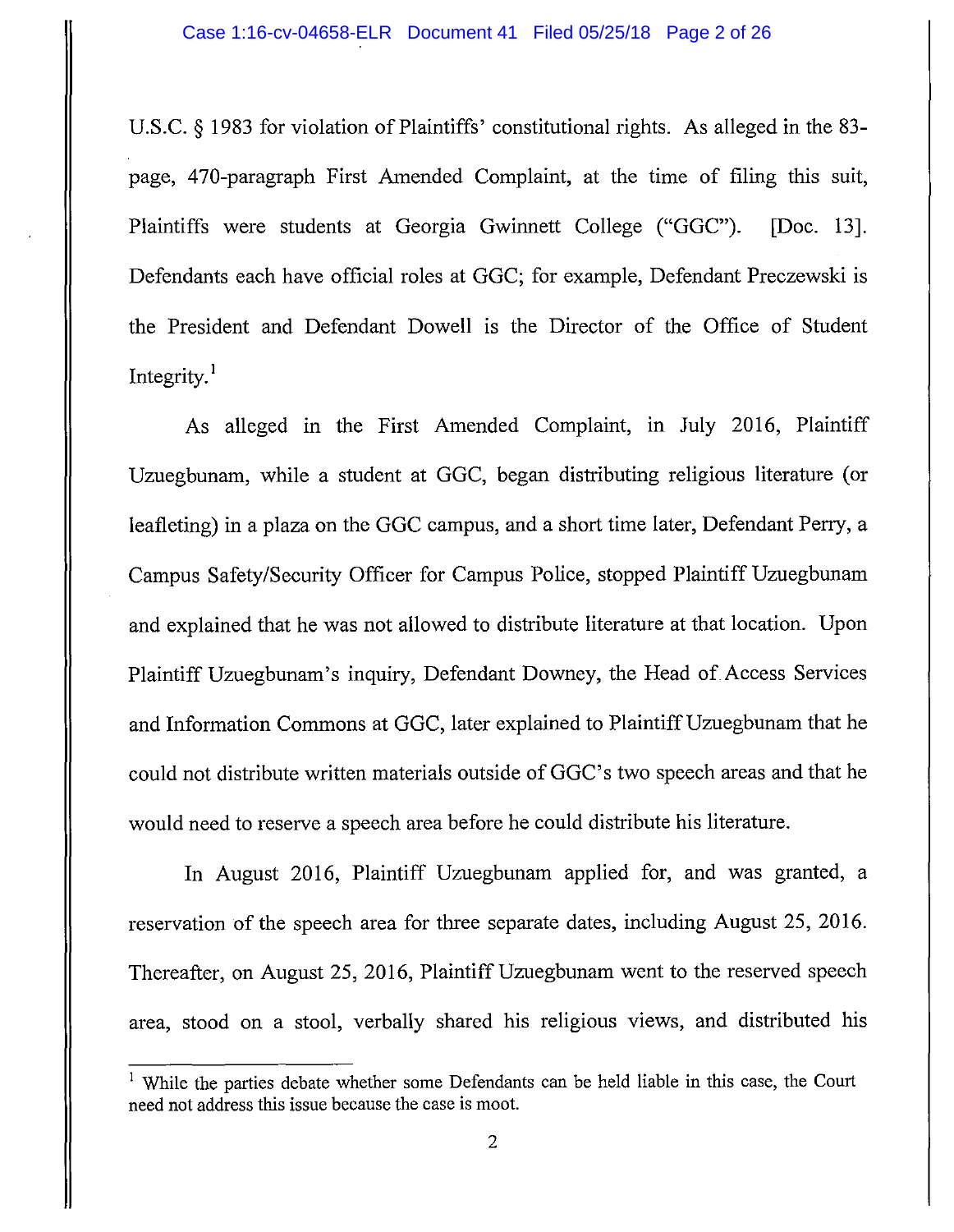religious literature. After approximately thirty minutes, Defendant Hughes, a Lieutenant for Campus Police, informed Plaintiff Uzuegbunam that he could not speak publicly in the area because GGC had received calls from people complaining about PlaintiffUzuegbunam's expression. Defendant Hughes further explained that Plaintiff Uzuegbunam's speaking constituted "disorderly conduct" because it was disturbing the peace and tranquility of individuals in the area, was in violation of GGC policy, and that if Plaintiff Uzuegbunam continued to speak, he could be prosecuted. PlaintiffUzuegbunam stopped speaking publicly and left the area.

Plaintiff Bradford desires to engage in similar expressive activities on campus like PlaintiffUzuegbunam, including literature distribution and public speaking, but claims that Defendants' policies and practices prevent him from doing so.

There were two GGC policies at the time that these events occurred: (1) Prior Speech Zone Policy and (2) Prior Speech Code Policy (collectively, "Prior Policies").<sup>2</sup> These Prior Policies are discussed in detail below, but for background, the Court summarizes the Prior Policies here. The Prior Speech Zone Policy limited public speech to speech zones on campus, which were available only on certain days and times. The Prior Speech Zone Policy did not allow public speech on campus, including leafleting, unless the speaker applied for a reservation with GGC and

<sup>2</sup> These Prior Policies are titled, "GGC Freedom of Expression Policy" and "Student Code of Conduct" respectively. However, for consistency, the Court has referred to the Prior Policies using the same language as Plaintiffs.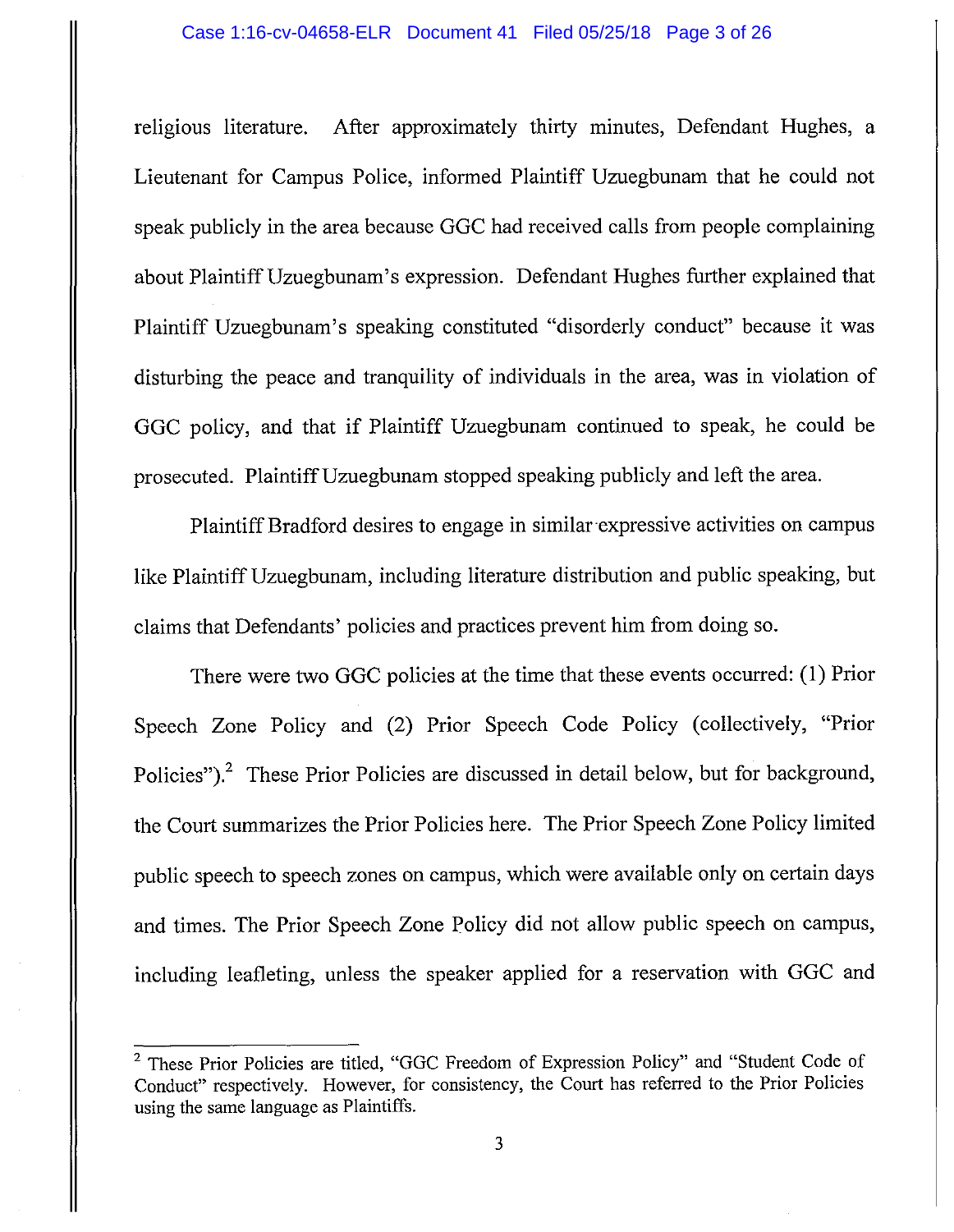received permission from GGC to speak in the speech zone. If GGC granted permission, then the speech was regulated to the speech zone at a specific date and time. The Prior Speech Code Policy prohibited behavior which disturbed the peace and/or comfort of persons.

Plaintiffs bring facial and as applied challenges to the Prior Policies, alleging that the Prior Policies violate their freedom of speech and exercise of religion under the First Amendment to the United States Constitution and due process and equal protection under the Fourteenth Amendment. Plaintiffs seek declaratory and injunctive relief as well as damages, as discussed more fully *infra.* 

Importantly, after Plaintiffs filed suit against Defendants, GGC amended its Speech Zone and Speech Code Policies. The Court will refer to these amended policies collectively as "Amended Policies" and individually as the "Amended Speech Zone Policy" and "Amended Speech Code Policy."

Defendants move to dismiss Plaintiffs' claims pursuant to Fed. R. Civ. P.  $12(b)(6)$ . Defendants also move to dismiss Plaintiffs' claims due to mootness.<sup>3</sup>

### **II. Discussion**

It is well established that "[u]nder Article III of the Constitution, federal courts may adjudicate only actual, ongoing cases or controversies." Lewis v. Cont'l Bank Corp., 494 U.S. 472, 477, 110 S.Ct. 1249, 1253, 108 L.Ed.2d 400 (1990). At a minimum, this

<sup>&</sup>lt;sup>3</sup> The United States filed a Statement of Interest arguing that the Prior Policies violated Plaintiffs' constitutional rights. [Doc. 37]. Importantly, however, the United States specifically stated that it "does not advance any position as to whether Plaintiffs' claims are moot," on which the Court's opinion turns. [Id. at 9].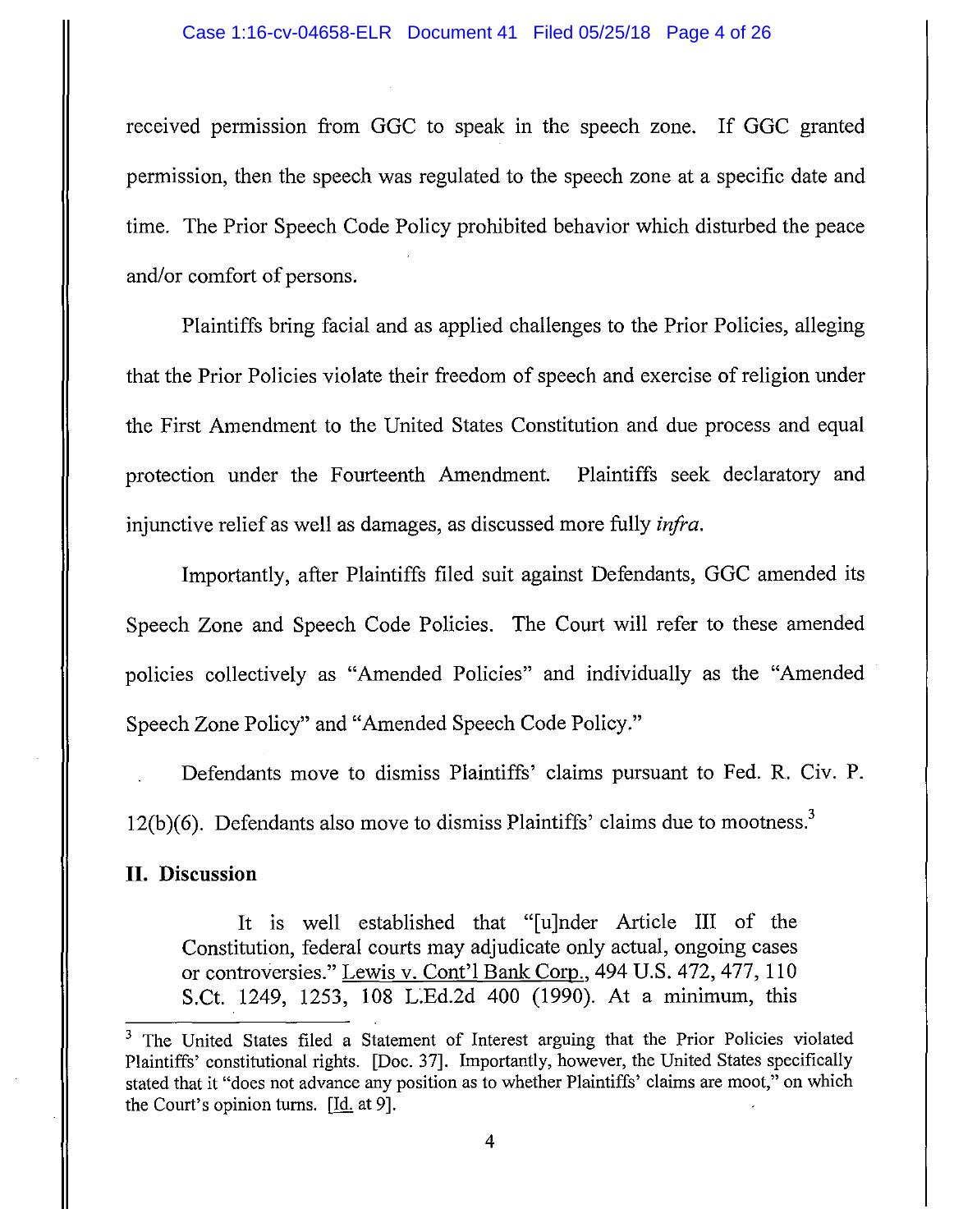requirement means that "a litigant must have suffered, or be threatened with, an actual injury traceable to the defendant and likely to be redressed by a favorable judicial decision." Id. at 477, 110 S.Ct. at 1253. Moreover, this "actual controversy must be extant at all stages of review, not merely at the time the complaint is filed." Arizonans for Official English v. Arizona, 520 U.S. 43, 67, 117 S.Ct. 1055, 1068, 137 L.Ed.2d 170 (1997) (quoting Preiser v. Newkirk, 422 U.S. 395, 401, 95 S.Ct. 2330, 2334, 45 L.Ed.2d 272 (1975)). As a result, the Supreme Court has routinely cautioned that a case becomes moot "if an event occurs while a case is pending on appeal that makes it impossible for the court to grant 'any effectual relief whatever' to a prevailing party." Church of Scientology of Cal. v. United States, 506 U.S. 9, 12, 113 S.Ct. 447, 449, 121 L.Ed.2d 313 (1992) (quoting Mills . v. Green, 159 U.S. 651, 653, 16 S.Ct. 132, 133, 40 L.Ed. 293 (1895)). Thus, even a once-justiciable case becomes moot and must be dismissed "when the issues presented are no longer 'live' or the parties lack a legally cognizable interest in the outcome." Powell v. McCormack, 395 U.S. 486, 496, 89 S.Ct. 1944, 1951, 23 L.Ed.2d 491 (1969).

Flanigan's Enters. Inc. of Georgia v. City of Sandy Springs, Ga., 868 F.3d 1248,

1255 (11th Cir. 2017) (hereinafter "Flanigan's").

In supplemental responses filed by the parties, there is no dispute that Plaintiff Uzuegbunam graduated from GGC in August 2017. Therefore, there is no reasonable expectation that he will be subjected to the same alleged injury again, such that the Court could grant him declaratory or injunctive relief, and as a result, his claims for declaratory and injunctive relief are moot. Adler v. Duval Cty. Sch. Bd., 112 F.3d 1475, 1478 (11th Cir. 1997) (upon graduation from high school, students' claims for a violation of their First and Fourteenth Amendment rights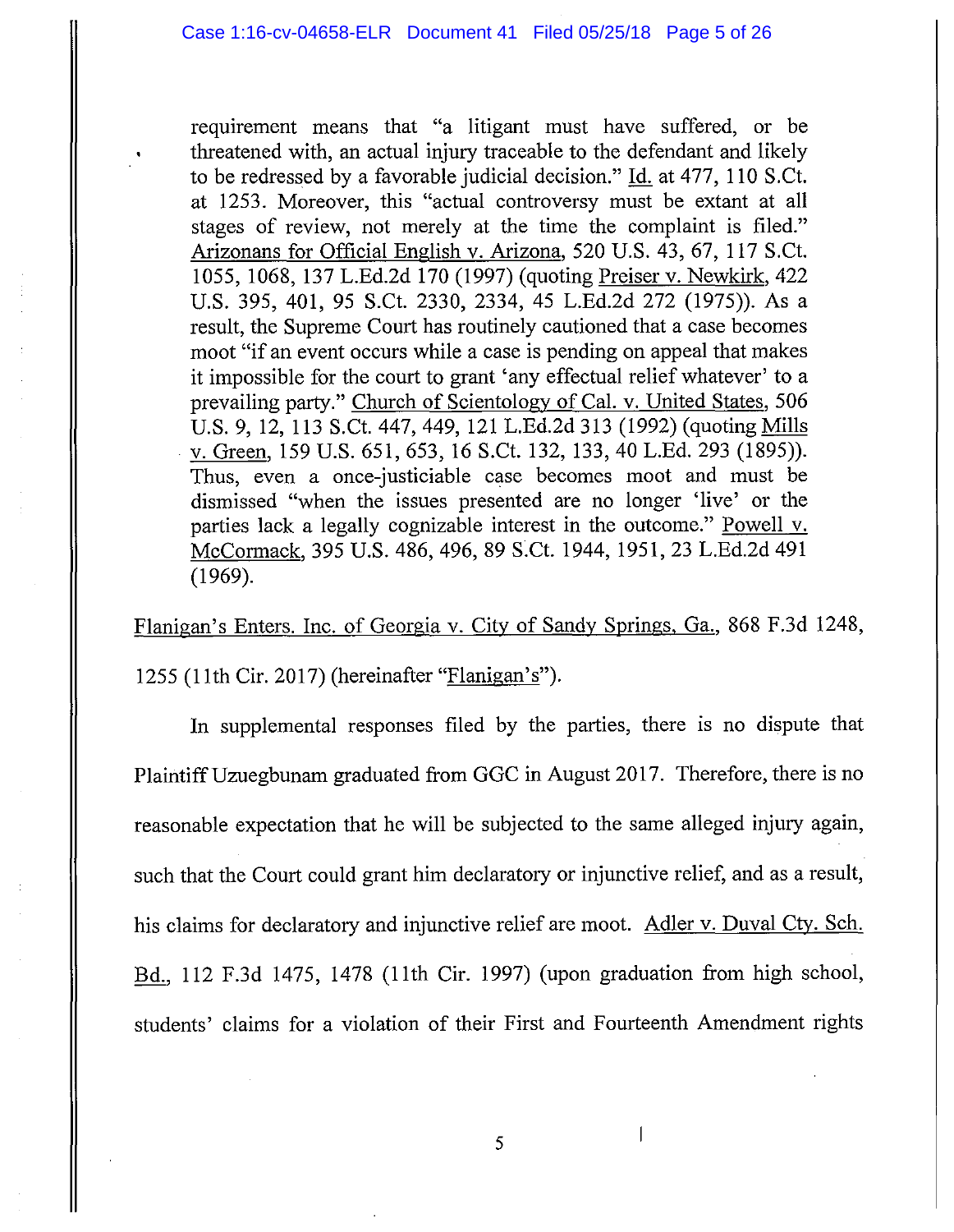became moot). Plaintiffs acknowledge as much. Pis.' Resp. in Opp'n to Defs' Suppl. Br. at 1 [Doc. 40].

Therefore, as to Plaintiff Bradford only, first, the Court must determine whether GGC's amendments to the Prior Speech Zone and Prior Speech Code Policies have rendered Plaintiff Bradford's claims for declaratory judgment and injunctive relief moot. See Flanigan's, 868 F.3d at 1255. Then, if these claims are moot, the Court must determine whether Plaintiffs' claim for damages will save this case. See id.

## A. **Declaratory and Injunctive Relief**

As noted above, a case generally becomes moot when the issues are no longer "live or the parties lack a legally cognizable interest in the outcome."  $\underline{Id}$ . (quotation omitted). This may result when "subsequent events made it absolutely clear that the allegedly wrongful behavior could not reasonably be expected to recur." Id. (quotation omitted). "[I]ntervening events will render a case moot only when [the Court has] 'no reasonable expectation that the challenged practice will resume after the lawsuit is dismissed." Id. at 1255-56 (quoting Jews for Jesus, Inc. v. Hillsborough Cty. Aviation Auth., 162 F.3d 627, 629 (11th Cir. 1998)) (further quotation omitted). "The key inquiry in this mootness analysis therefore is whether the evidence leads [the Court] to a reasonable expectation that [Defendants] will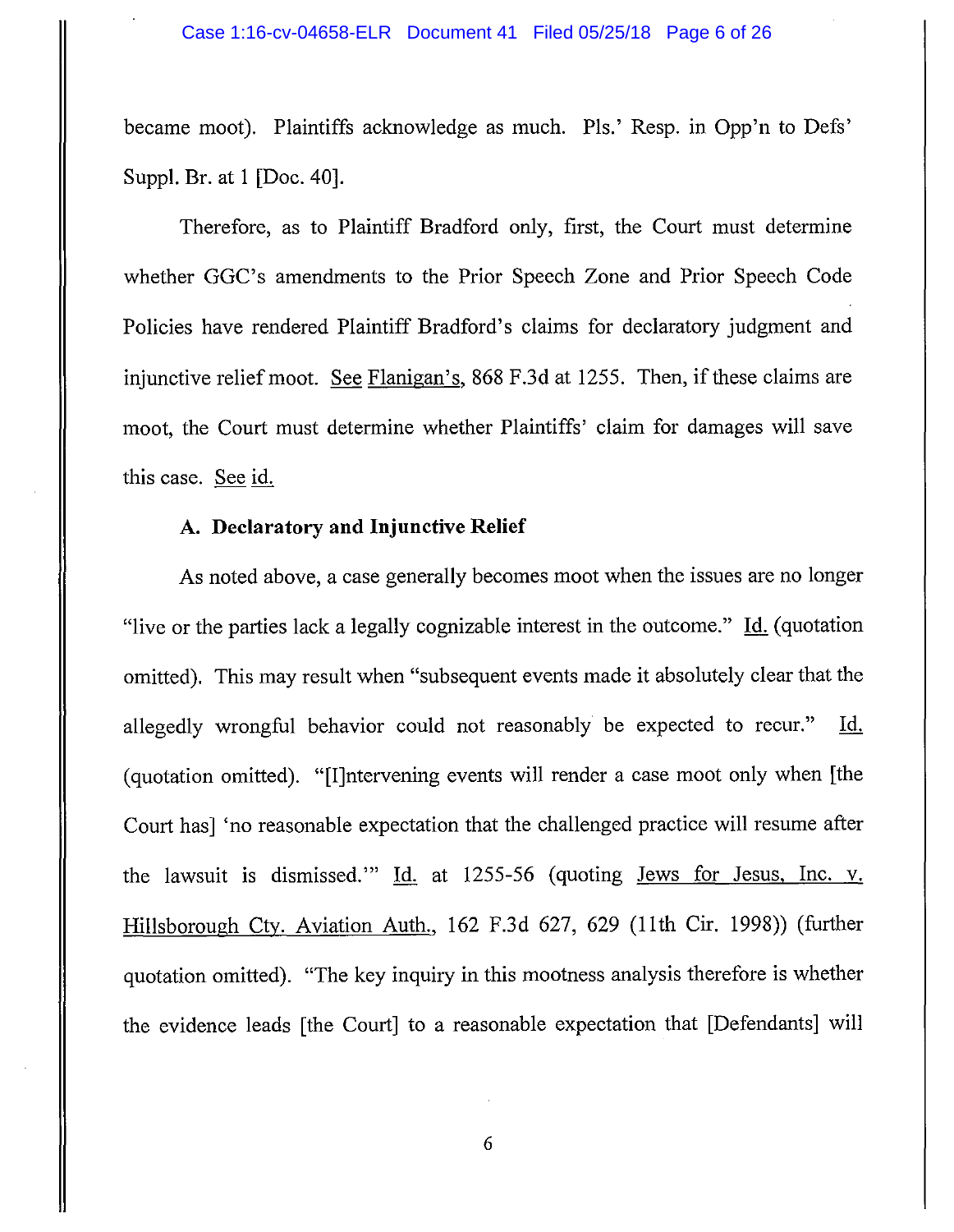reverse course and reenact the allegedly offensive portion of its [Prior Policies] should this Court grant [Defendants'] motion to dismiss." Id. at 1256.

In conducting this mootness analysis, the Court considers three broad factors as follows:

First, [the Court] ask[s] whether the change in conduct resulted from substantial deliberation or is merely an attempt to manipulate [the Court's] jurisdiction. Thus [the Court] will examine the timing of the repeal, the procedures used in enacting it, and any explanations independent of this litigation which may have motivated it. Second, [the Court] ask[s] whether the government's decision to terminate the challenged conduct was "unambiguous." This requires [the Court] to consider whether the actions that have been taken to allegedly moot the case reflect a rejection of the challenged conduct that is both permanent and complete. Third, [the Court] ask[s] whether the government has consistently maintained its commitment to the new policy or legislative scheme. When considering a full legislative repeal of a challenged law—or an amendment to remove portions thereof-these factors should not be viewed as exclusive nor should any single factor be viewed as dispositive. Rather, the entirety of the relevant circumstances should be considered and a mootness finding should follow when the totality of those circumstances persuades the court that there is no reasonable expectation that the government entity will reenact the challenged legislation.

Id. at 1257 (citation omitted).<sup>4</sup>

While some of the language quoted above refers specifically to government legislation, which is not at issue here, intervening governmental action need not rise to the level of legislation for this mootness analysis to apply. Id. at 1256. "Indeed, even where the intervening governmental action does not rise to the level of a full

<sup>&</sup>lt;sup>4</sup> The parties debate who has the burden of proof in this analysis. The Court need not decide this issue because even if Defendants have the burden, they have met it.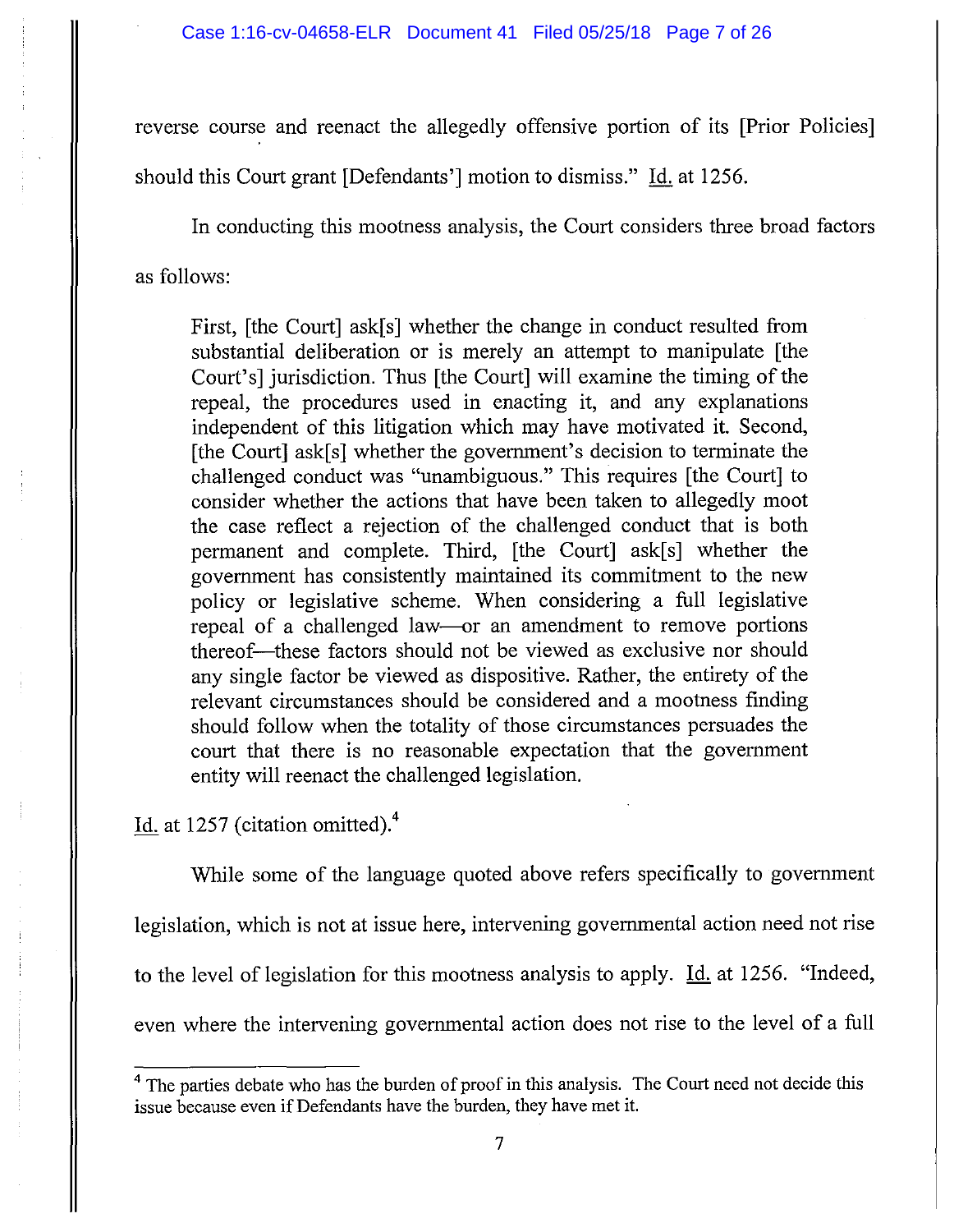legislative repeal," court have held that "'a challenge to a government policy that has been unambiguously terminated will be moot in the absence of some reasonable basis to believe that the *policy* will be reinstated if the suit is terminated."' Id. (quoting Troiano v. Supervisor of Elections, 382 F.3d 1276, 1285 (11th Cir. 2004) (emphasis added)); see Harrell v. The Fla. Bar, 608 F.3d 1241, 1266 (11th Cir. 2010) (applying the same reasonable basis standard even where the government action at issue falls "short of so weighty a legislative act"); Students for Life USA v. Waldrop, 90 F. Supp. 3d 1265, 1271 (S.D. Ala. 2015) (applying this mootness analysis to a state university policy).

The Court now turns to apply these foregoing principles to the facts of this case to determine whether the totality of the circumstances indicates that there is a reasonable expectation that GGC will reenact or reinforce the Prior Speech Zone and Prior Speech Code Policies. In conducting this analysis, the Court will rely on two affidavits presented by Defendants. First is the Affidavit of Defendant Dowell, who is the Director of Student Integrity at GGC. Dowell Aff. at  $\mathbb{T}$  2 [Doc. 21-2]. Defendant Dowell is "responsible for implementing programmatic and policy changes, supervising the Office of Student Integrity staff, and adjudicating all disciplinary and non-disciplinary infractions for GGC, including academic integrity violations, disorderly conduct, etc." Id. at  $\parallel$  3. Second is the Affidavit of Marc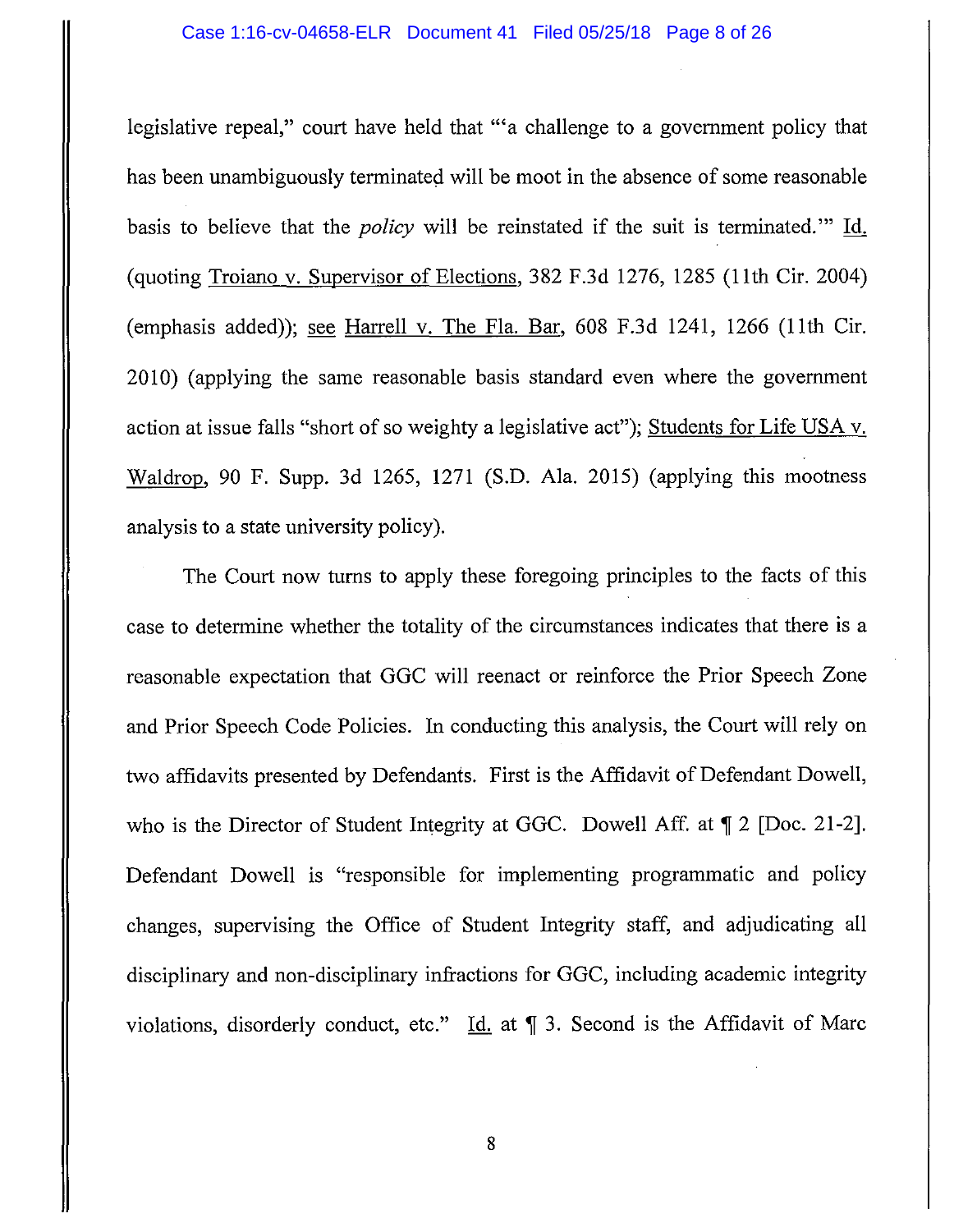Cadinalli, who is the Executive Director of Legal Affairs at GGC. Cardinalli Aff. at  $\P 2$  [Doc. 21-3].

### **1. Substantial Deliberation**

As for the first factor, substantial deliberation, both Defendant Dowell and Mr. Cardinalli state in their affidavits that "[o]n February 28, 2017, the GGC Cabinet approved revisions to GGC's Freedom of Expression Policy [Prior Speech Zone Policy], as well as revisions to the Student Code of Conduct Section [Prior Speech Code Policy] in the GGC Student Handbook for 2016-2017." Dowell Aff. at  $\P$  4; Cardinalli Aff. at  $\P$  3. While these statements at a minimum inform the Court that there is a GGC Cabinet and the revisions to the Prior Policies were approved by that Cabinet, it is unclear what deliberation may have occurred. Importantly, however, there is no allegation or evidence to suggest that GGC acted in secrecy or departed from its own procedures, such that the Court has "pause about the level of deliberation attending a change in policy." Flanigan's, 868 F.3d at 1260 (citing to cases where policy was changed in secrecy behind closed doors and where the governmental actors departed from their own procedures).

The Court also considers the timing of the changes to the Prior Policies. Plaintiffs filed suit on December 19, 2016. GGC changed the Prior Policies on February 28, 2017, or approximately 10 weeks later. Such a quick change to the

9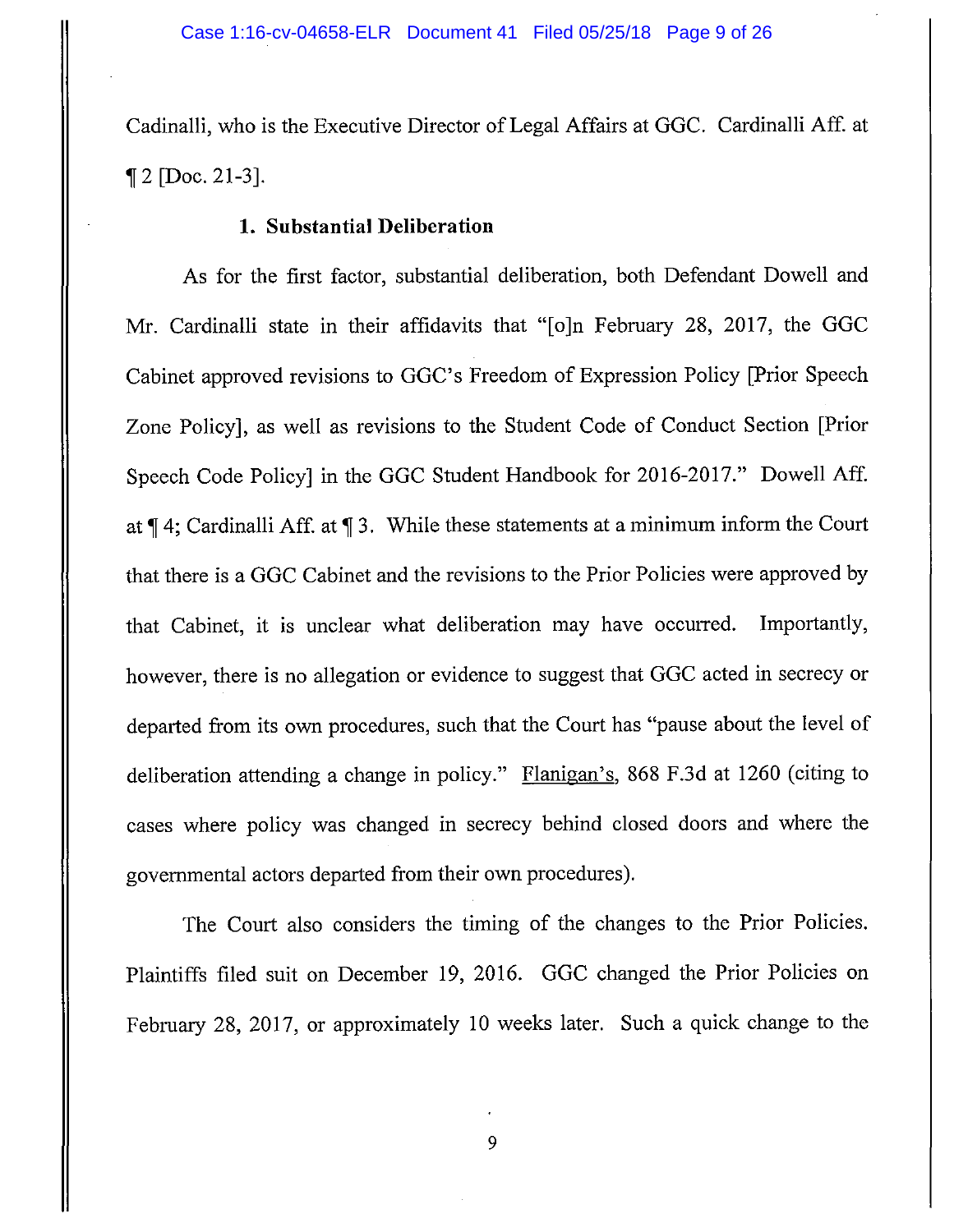Prior Policies, while not dispositive, counts in Defendants' favor.<sup>5</sup> See id. at 1259-60 (timing was not dispositive but finding case was moot when repeal occurred three years into the litigation after the appellate court agreed to hear the case en bane); Nat'l Advert. Co. v. City of Miami, 402 F.3d 1329, 1331 (11th Cir. 2005) (finding controversy was moot where city began process of amending its regulations ten months after litigation began); Jews for Jesus, Inc., 162 F.3d at 629 (finding case was moot where policy was changed one month after the commencement of the lawsuit).

The motivation for GGC's changes to its Prior Policies is unclear. While motivation is a consideration, it is not dispositive nor the Court's focus.  $Nat'1$ Advert. Co., 402 F.3d at 1334. Rather, the most important inquiry is whether the Court believes that GGC will reenact the Prior Policies. Id. Because the Court ultimately concludes based on the totality of the circumstances that GGC will not reenact these Prior Policies, discussed *infra,* the Court need not dwell on GGC's motivation. Id. at 1331 n.3.

<sup>5</sup> Plaintiffs argue that the delay was actually much longer because GGC was aware at least in 2013 that its Prior Policies were unconstitutional, having received a letter from Plaintiffs' counsel at that time. As Defendants argue, this may have been a routine letter from Plaintiffs' counsel, evidenced by the fact that it refers to "ABAC," an acronym for Abraham Baldwin Agricultural College, rather than GGC. [Doc. 1-16, at 3]. Moreover, under Plaintiffs' theory, anytime counsel sends a demand letter suggesting that policies are unconstitutional, the recipient would be required to change its policies immediately.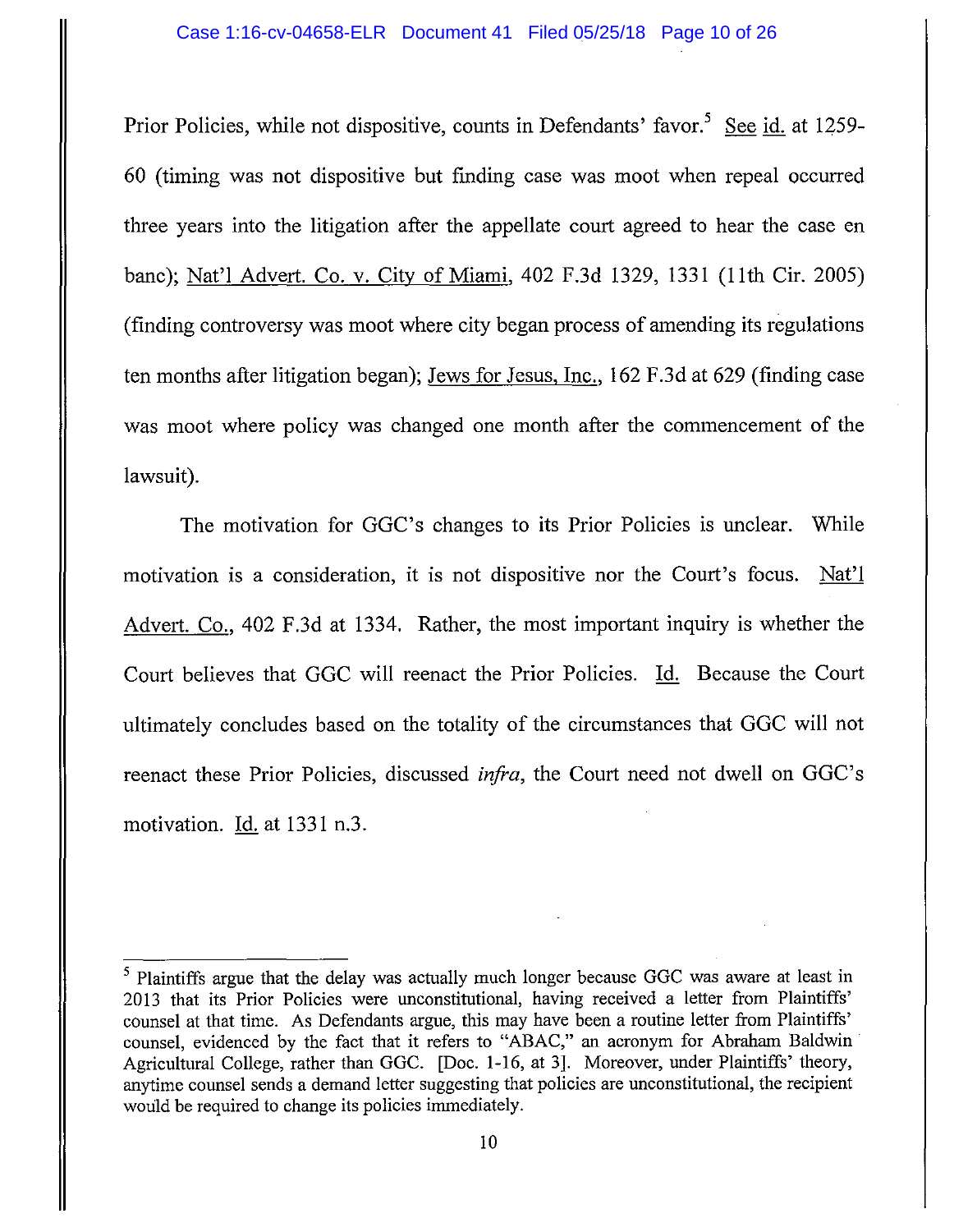### **2. Unambiguous Change to Prior Policies**

Next, the Court considers whether GGC's changes to its Prior Policies are "plainly an unambiguous termination of the challenged conduct." Flanigan's, 868 F.3d at 1261.

### **i. Termination of Challenged Conduct**

[W]hen an ordinance is repealed by the enactment of a superseding statute, then the 'superseding statute or regulation moots a case only to the extent that it removes challenged features of the prior law. To the extent that those features remain in place, and changes in the law have not so fundamentally altered the statutory framework as to render the original controversy a mere abstraction, the case [is] not moot.'

Coal. for the Abolition of Marijuana Prohibition v. City of Atlanta, 219 F.3d 1301,

1310 (11th Cir. 2000) (quoting Naturist Soc., Inc. v. Fillyaw, 958 F.2d 1515, 1520 (11th Cir. 1992)). "If the repeal is such that the allegedly unconstitutional portions of the [challenged] ordinance no longer exist, the appeal is rendered moot because any decision [the Court] would render would clearly constitute an impermissible advisory opinion." Tanner Advert. Grp., L.L.C. v. Fayette Cty., GA, 451 F.3d 777, 790 (11th Cir. 2006) (quotation omitted) (alteration in original). Therefore, the Court must examine whether the features of the Prior Policies - challenged by Plaintiffs – have been substantially altered by the Amended Policies. Coal. for the Abolition of Marijuana Prohibition, 219 F.3d at 1312. In other words, the Court examines whether the alleged constitutional violations of which Plaintiffs originally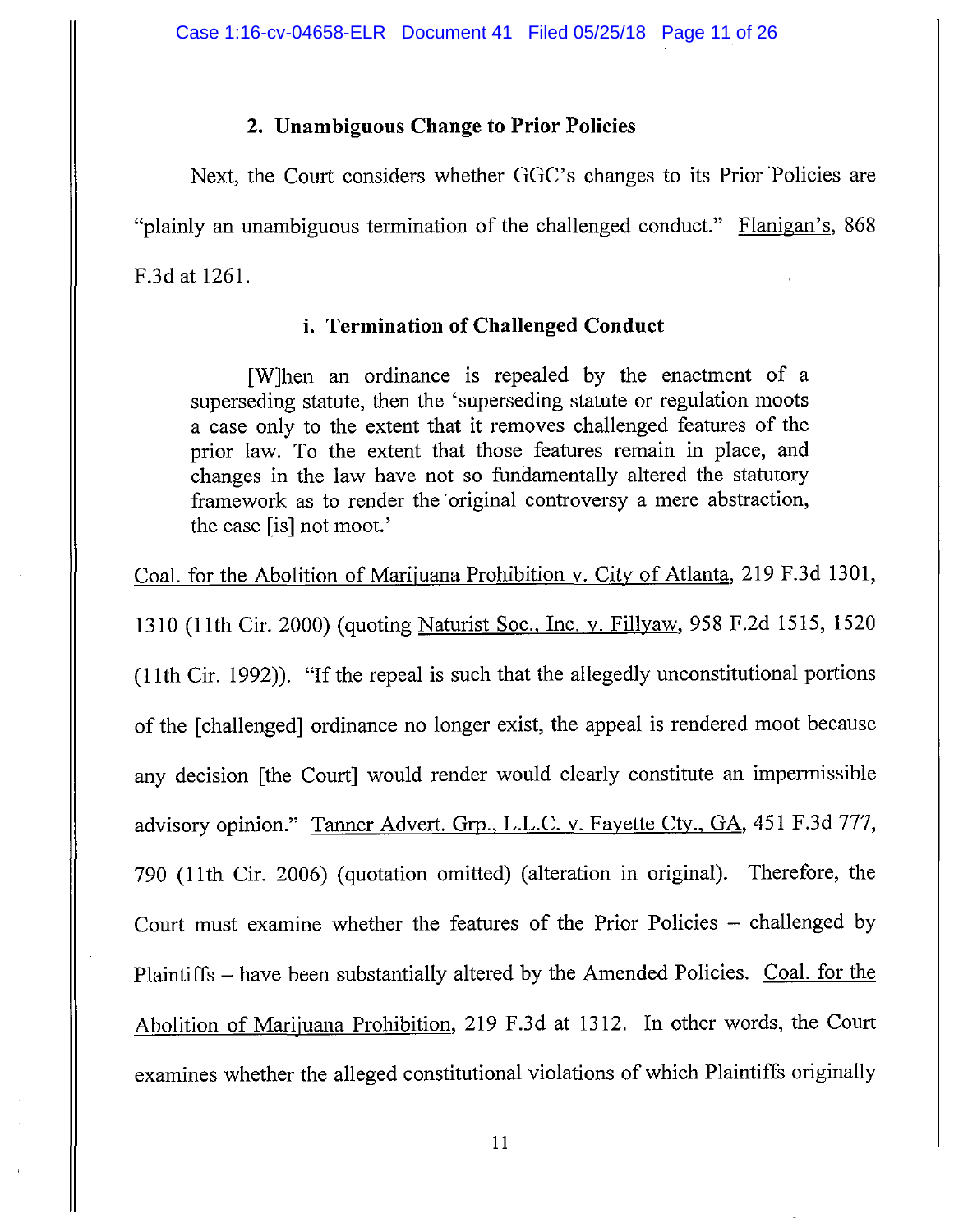complained in the Prior Policies will continue with the enforcement of the Amended Policies. Id. at 1315.

### **1. Speech Zone Policy**

The Prior Speech Zone Policy applied to students, like Plaintiffs, and the non-GGC community. Prior Speech Zone Policy at I [Doc. 13-3]. It identified "free speech expression areas" on campus and limited the availability of these areas to certain hours and days. Id. at 2. GGC reserved the right to modify the speech areas, and the Policy allowed for other areas and times to be authorized, upon written request. Id. A designated GGC official was responsible for authorizing the use of the free speech expression area and the reservation. Id. The Prior Speech Zone Policy set forth a reservation procedure. Id. An individual was required to submit to a GGC official a specific form at least three business days prior to the requested use of the area and attach any publicity materials to their form. Id. The Prior Speech Zone Policy then listed fifteen criteria that must be met for GGC to authorize the speech, event, or demonstration. Id. at 3-5. An individual could also appeal the GGC official's decision regarding authorization to the Dean of Students. Id. at 2. Individuals "failing to comply with the [Prior Speech Zone Policy] may be asked to leave." Id. at 5. In short, if individuals wanted to engage in public speech on campus, including leafleting, they had to receive authorization from GGC, and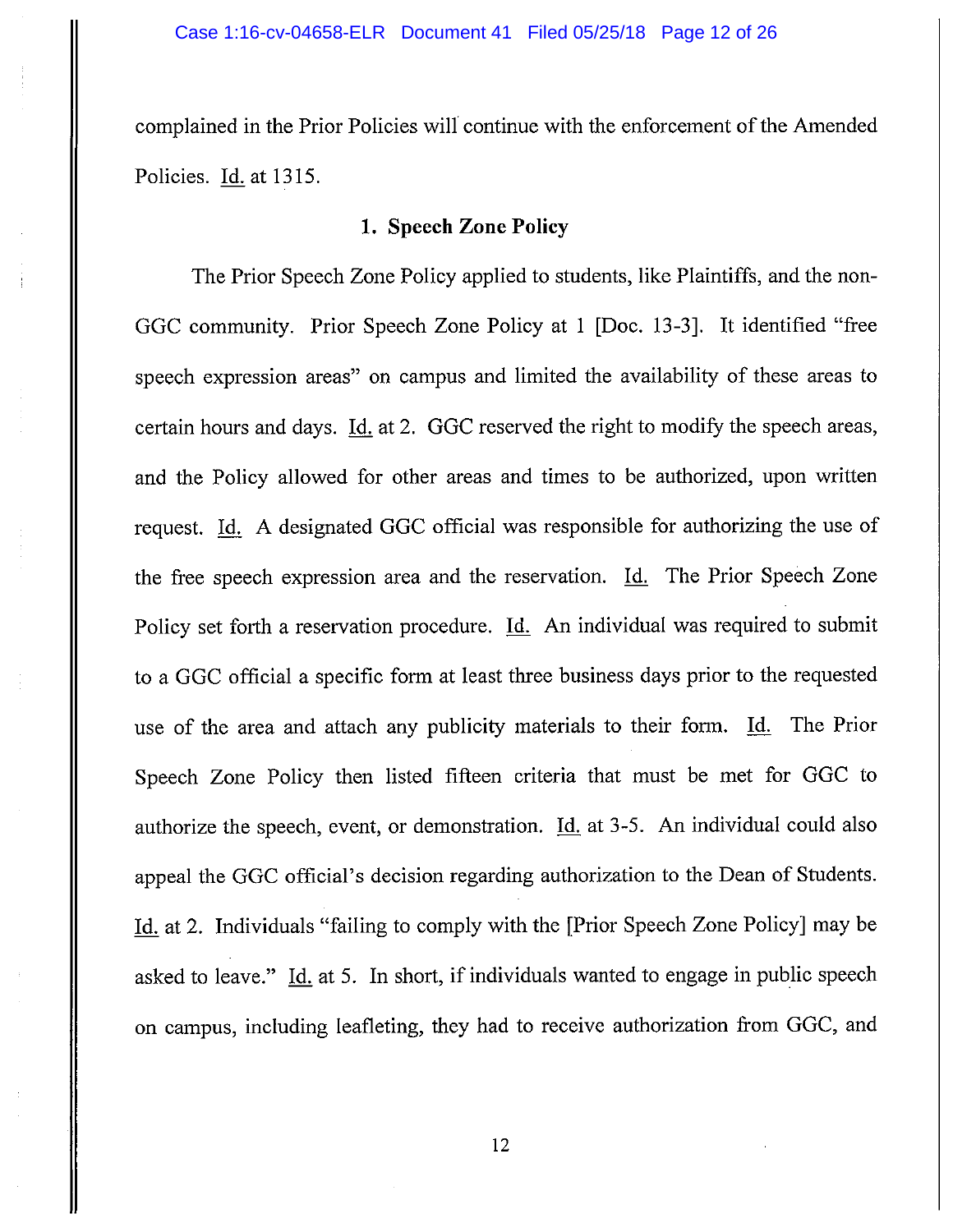upon approval, their speech would then be limited to the assigned speech area at a

certain time of day.

The Amended Speech Zone Policy provides as follows:

This policy in no way prohibits members of the GGC community from engaging in conversations on campus and does not apply to College-sponsored activities or classroom instruction or participation, but rather only establishes as designated public forums certain outdoor areas of GGC's campus and sets forth requirements for forum reservations in the following limited circumstances: (1) members of the GGC community who plan an event with 30 or more persons; and, (2) individuals or groups who are not members of the GGC community who wish to speak on GGC's campus. By placing reasonable limitations on time, place, and manner of speech, GGC does not take a position on the content or viewpoint of the expression, but allows for a diversity of viewpoints to be expressed in an academic setting.

Amended Speech Zone Policy at 1 [Doc. 21-2].

The Amended Speech Zone Policy further provides that for GGC community members "who plan to engage in expressive activity on campus in a group that is expected to consist of 30 or more persons" or individuals who are not enrolled or employed at GGC, individuals are required to submit a reservation request form to GGC two business days prior to the speech. Id. at 2. GGC officials must respond to the request within one business day of receipt of the request. Id. at 2-3. A denial of the request is appealable to GGC's Senior Vice President for Academic and Student Affairs and Provost, and these officials or their designee must respond to the appeal within one business day. Id. at 3. The individual must attach any written materials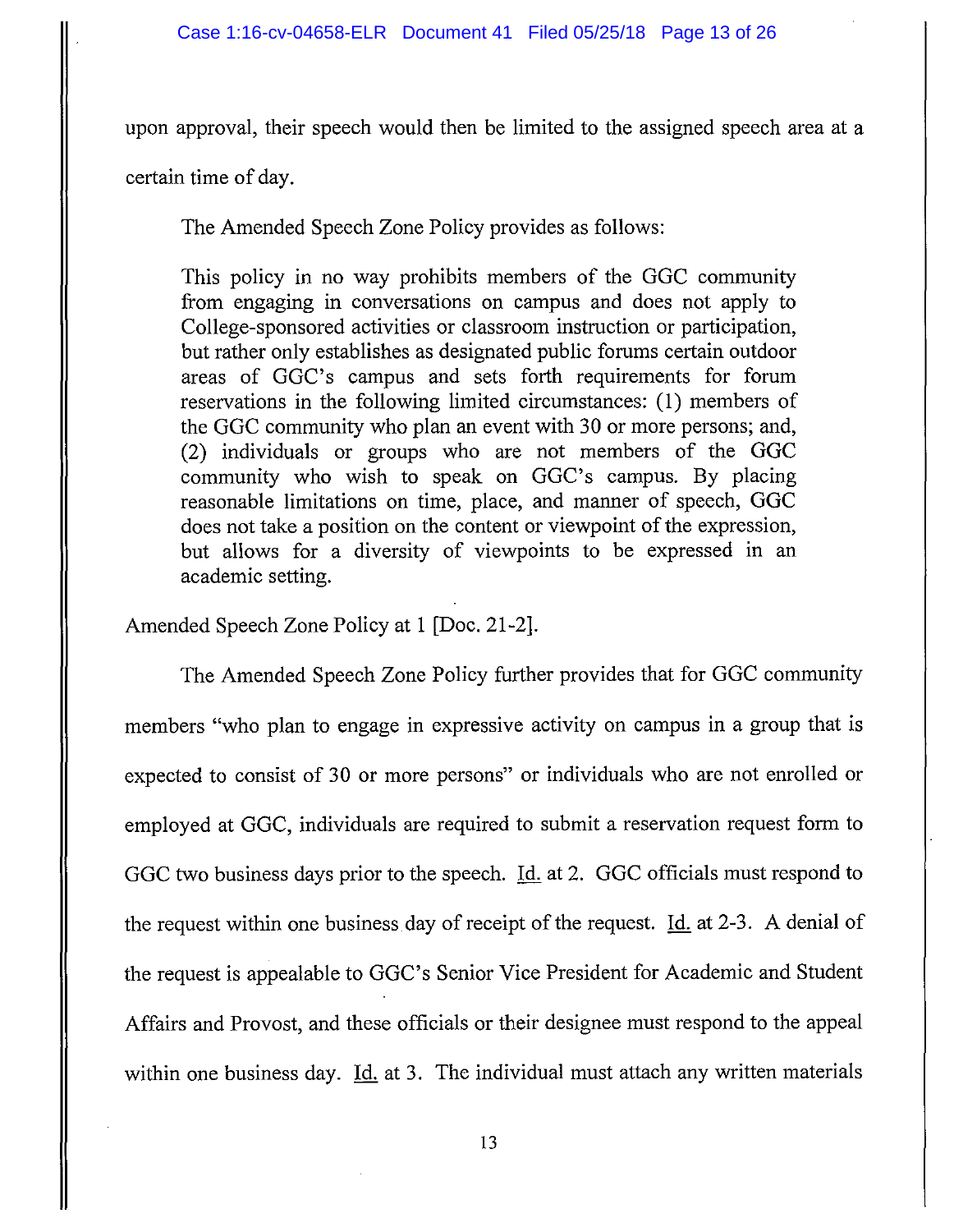in connection with the speech to the reservation request form. Id. The Amended Speech Zone Policy provides that GGC "may not deny any request to distribute written materials based on the content or viewpoint of the expression." Id. The Amended Speech Zone Policy further states that a GGC official may only deny a reservation request for seven specific reasons, summarized as follows: (1) the form is not fully completed; (2) the form contains a material falsehood or misrepresentation; (3) the area has been previously reserved, in which case, an alternate location, date or time will be provided; (4) the speech would conflict or disturb previously planned programs by GGC; (5) the area is not large enough to accommodate the group, in which case GGC will provide an alternate location to safely accommodate the applicant if the applicant is a member of the GGC community; (6) the speech intended would present a danger to the applicant, GGC community, or the public; and (7) the speech is prohibited by law or GGC policy. Id. at 3-4. The Amended Speech Zone Policy further provides that "[w]hen assessing a reservation request, the Student Affairs official must not consider or impose restrictions based on the content or viewpoint of the expression." Id. at 4. If the reservation request is granted, the Amended Speech Zone designates two zones as the GGC public forums, and makes these areas available from 9:00 a.m. to 7:00 p.m., Monday through Friday, provided that the area is not already reserved. Id. at 1.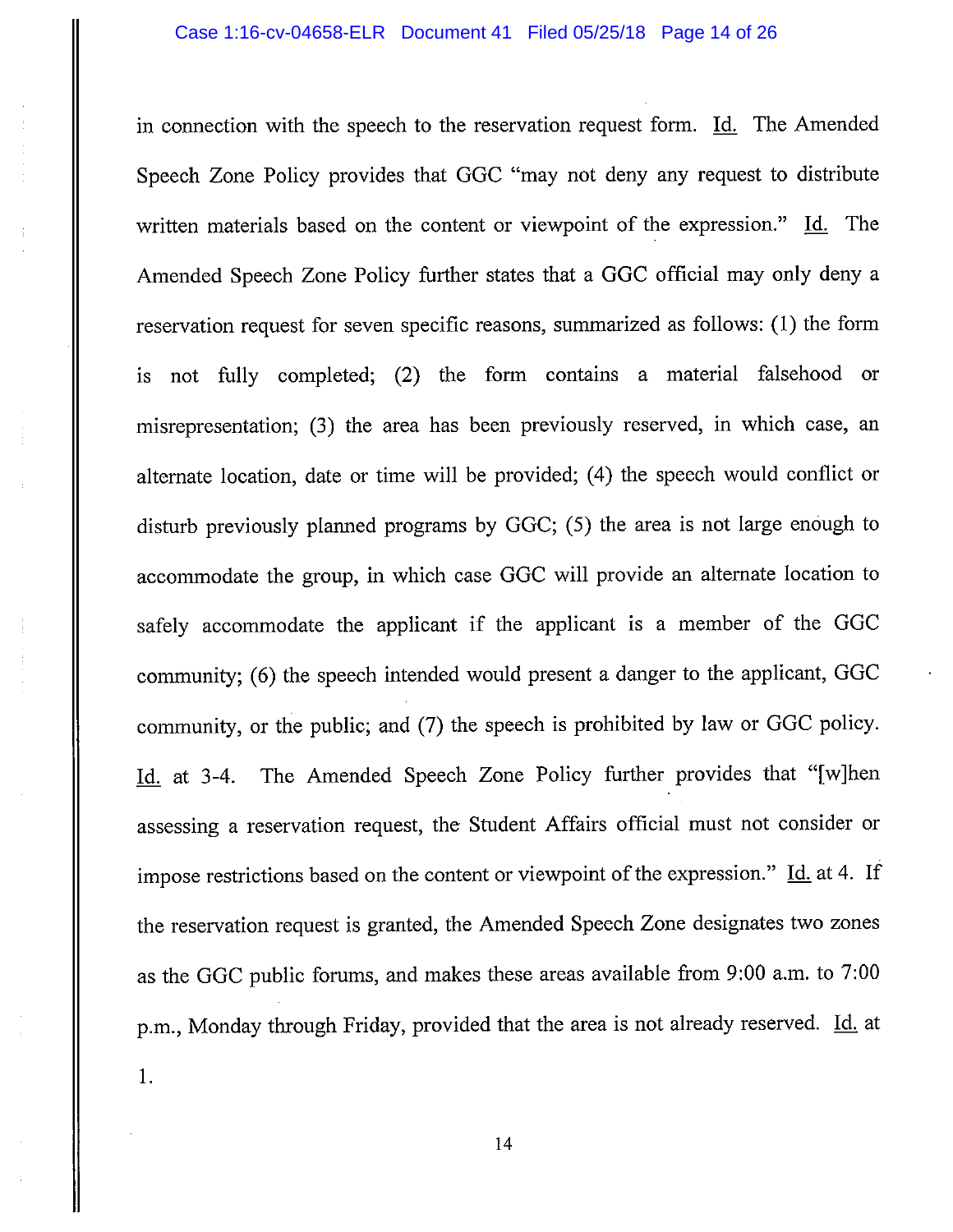Additionally, the Amended Speech Zone Policy sets forth that if a GGC community member attracts a group of 30 or more persons while engaged in the expressive activity, a representative from the group is to provide GGC with as much notice as possible. Id. at 2. GGC reserves the right to direct the group to an available area of campus to provide for safety and crowd control and limit disruption to GGC operations. Id.

The Amended Speech Zone Policy specifically states that GGC community members may distribute non-commercial pamphlets and other written materials "on a person-to-person basis in open outdoor areas of the campus." Id. at 4. In short, the Amended Speech Zone Policy provides that students may speak on campus and distribute literature on a person-to-person basis in open outdoor areas of the campus. Prior reservations to speak and the limiting of that speech to the speech areas are only required for GGC community members who plan to speak in a group expected to consist of 30 or more persons or by non-GGC community members.

In order for the changes to the Prior Policies to moot the issues presented by Plaintiffs, the "'gravamen of [Plaintiffs'] complaint' must have been changed in some fundamental respect." Coal. for the Abolition of Marijuana Prohibition, 219 F.3d at 1311 (quoting Ne. Fla. Chapter of Associated Gen. Contractors of Am. v. City of Jacksonville, Fla., 508 U.S. 656, 662 (1993)). The gravamen of Plaintiffs' First Amended Complaint is that Plaintiffs want to distribute religious literature and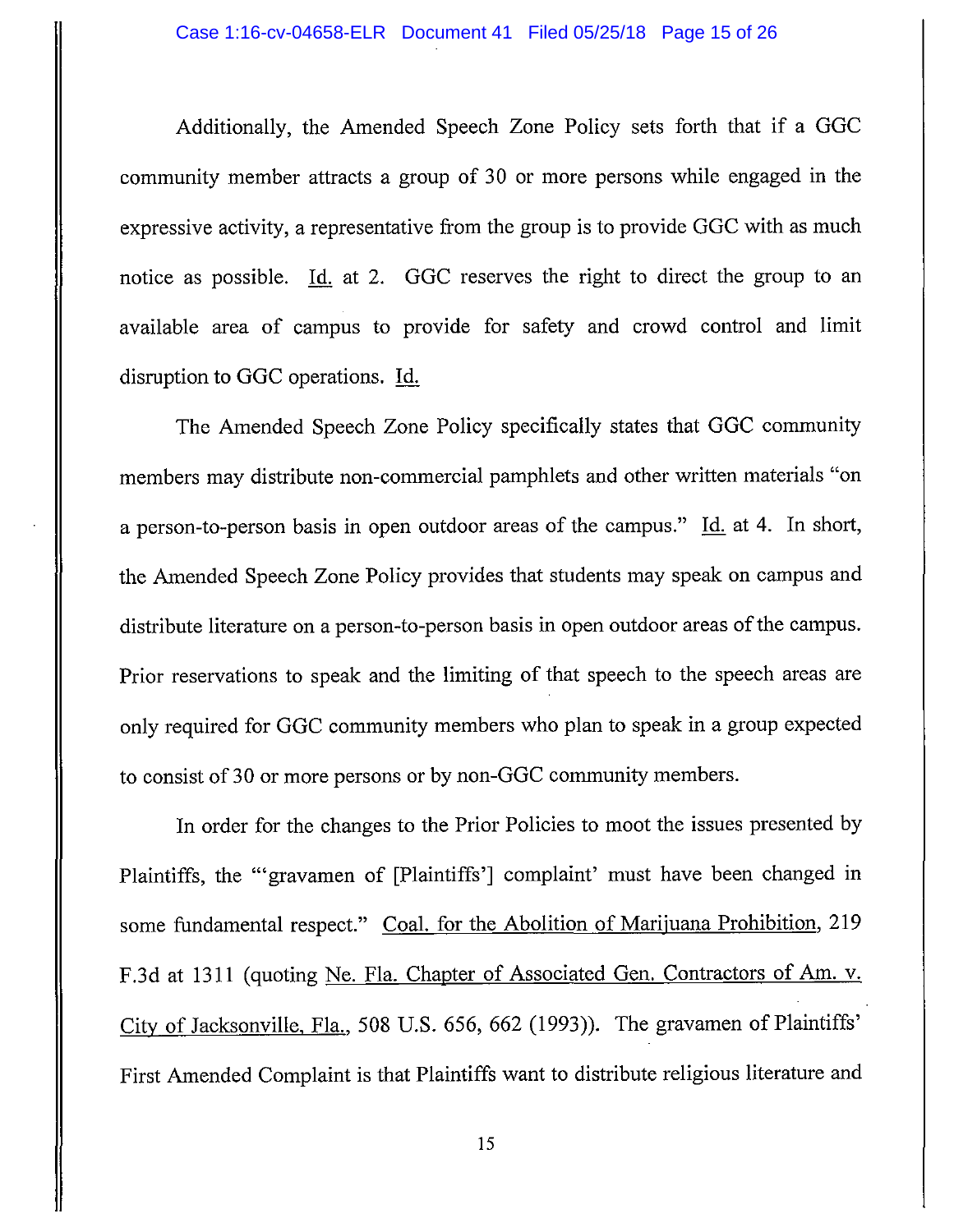exclaim their religious beliefs anywhere on campus at any time, without first having to obtain a permit. See Pls.' First Am. Compl. at  $\P$  2 (Prior Policies restrict all speech to two small areas of campus, prohibit students from speaking on campus spontaneously, and require students to obtain a permit before engaging in expressive activity). As a student,<sup>6</sup> Plaintiff Bradford wants to engage in spontaneous speech and spontaneous leafleting. Pis.' Resp. to Defs.' Mot. to Dismiss for Mootness at 23. [Doc. 27]. This is now allowed under the Amended Speech Zone Policy, and thus, the gravamen of Plaintiffs' First Amended Complaint has been changed in a fundamental respect.<sup>7</sup> See Jews for Jesus, Inc., 162 F.3d at 629 (finding case was moot where "the airport's change of policy has already given Jews for Jesus the relief they seek-the ability to distribute literature at the airport-and there is

<sup>6</sup> The Amended Speech Zone Policy provides that an "individual who is not a member of the GGC community may only distribute written materials within the Public Forum Areas and only during the time in which the individual has reserved Public Forum Area." Amended Speech Zone Policy at 4-5. However, Plaintiffs' First Amended Complaint is based on their positions as students, and they have not argued the Prior Policies' constitutionality with respect to non-GGC community members, including Plaintiff Uzuegbunam's status as a non-GGC community member upon his graduation.

<sup>7</sup>Plaintiffs spend considerable time attacking the Amended Speech Zone Policy as unconstitutional. Importantly, the Court refrains from deciding whether the changes to the Prior Policies "would nullify any potential constitutional infirmities in the" Amended Policies. Nat'l Advert. Co., 402 F.3d at 1335 (emphasis in original). Instead, the Court holds that the changes to the Prior Policies "rendered all the complaints raised by [Plaintiffs] in this suit moot. Whatever defects may remain in the [Amended Policies] are not properly before [the Court] and [the Court] do[es] not address them." Id. The Court is mindful of the restraint it must exercise, such that it must "generally decline to pass on the constitutionality of [policies] unless 'as a necessity in the determination of real, earnest, and vital controversy between individuals."' Flanigan's, 868 F.3d at 1269 (quoting Ashwander v. Tennessee Valley Auth., 297 U.S. 288, 346 (1936)). "It is not the habit of the court to decide questions of a constitutional nature unless absolutely necessary to a decision of the case." Ashwander, 297 U.S. at 347. Rendering opinions on whether all parts of the Amended Policies are constitutional are not "absolutely necessary" to a decision of this case.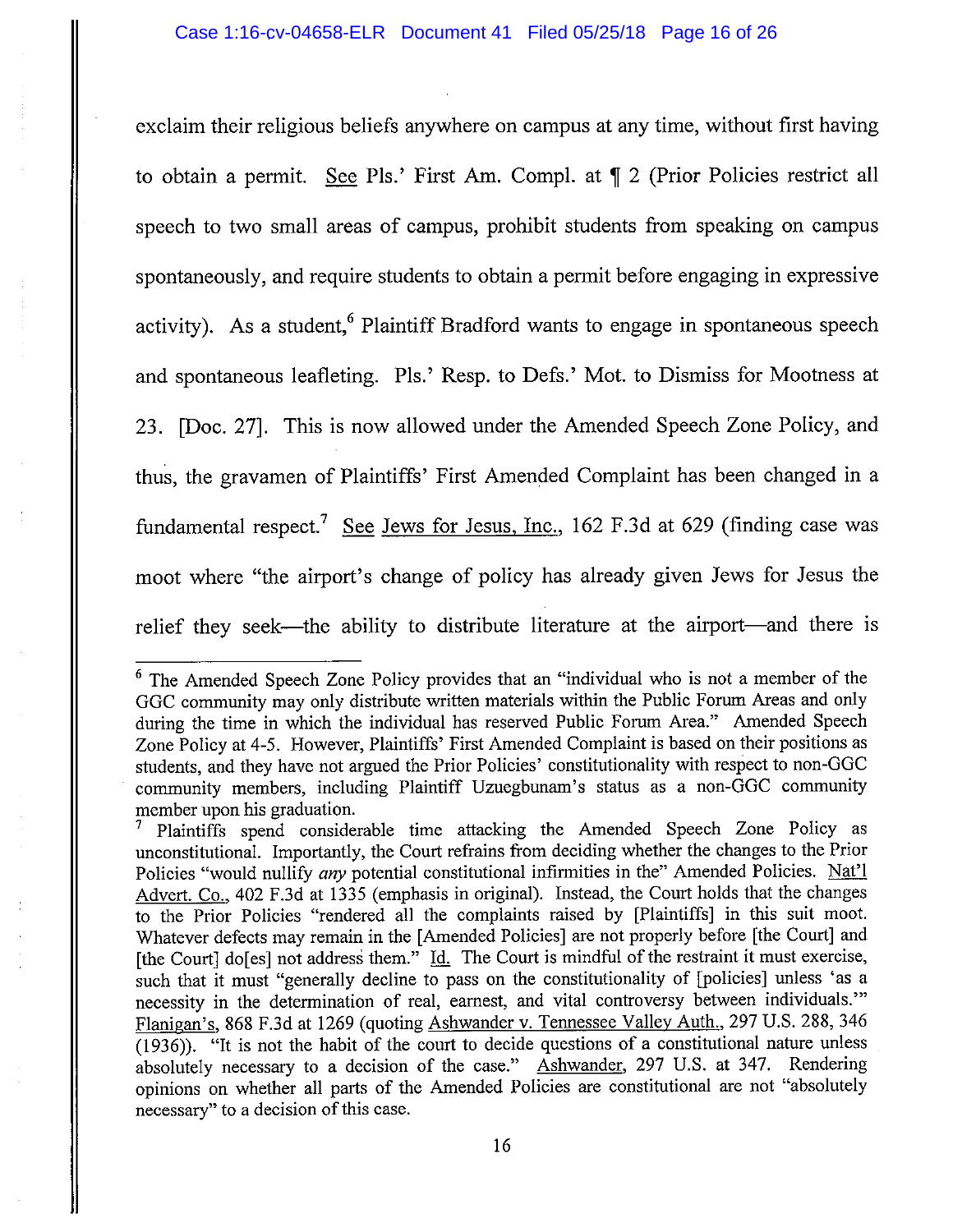therefore no meaningful relief left for the court to give. The only remaining issue is whether the airport's policy was constitutional—which, at this stage, is a purely academic point.").

### **2. Speech Code Policy**

The Prior Speech Code Policy which Plaintiffs challenged prohibited "behavior which disrupts the peace and/or comfort of person(s)." Prior Speech Code Policy at 23 [Doc. 13-15]. The Amended Speech Code Policy deletes this provision entirely, making no reference to behavior that might disturb the peace. Once again, the gravamen of Plaintiffs' First Amended Complaint has been changed in a fundamental respect.

### **ii. Ambiguity**

Because the Court finds that the challenged conduct has been terminated by the Amended Policies, the Court must now examine whether that termination is unambiguous. First, GGC has assured the Court that it has no intention of reenacting the Prior Policies. In her affidavit, Defendant Dowell states that "GGC has no intention of returning to or enforcing the former policies." Dowell Aff. at  $\P$ 14; see Flanigan's, 868 F.3d at 1262-63 (finding strong evidence of mootness from the defendant's representation in filings with the court that it disavowed any intent to adopt the challenged regulation in the future or reenact it); Coral Springs St. Sys., Inc. v, City of Sunrise, 371 F.3d 1320, 1332-33 (11th Cir. 2004). Second, rather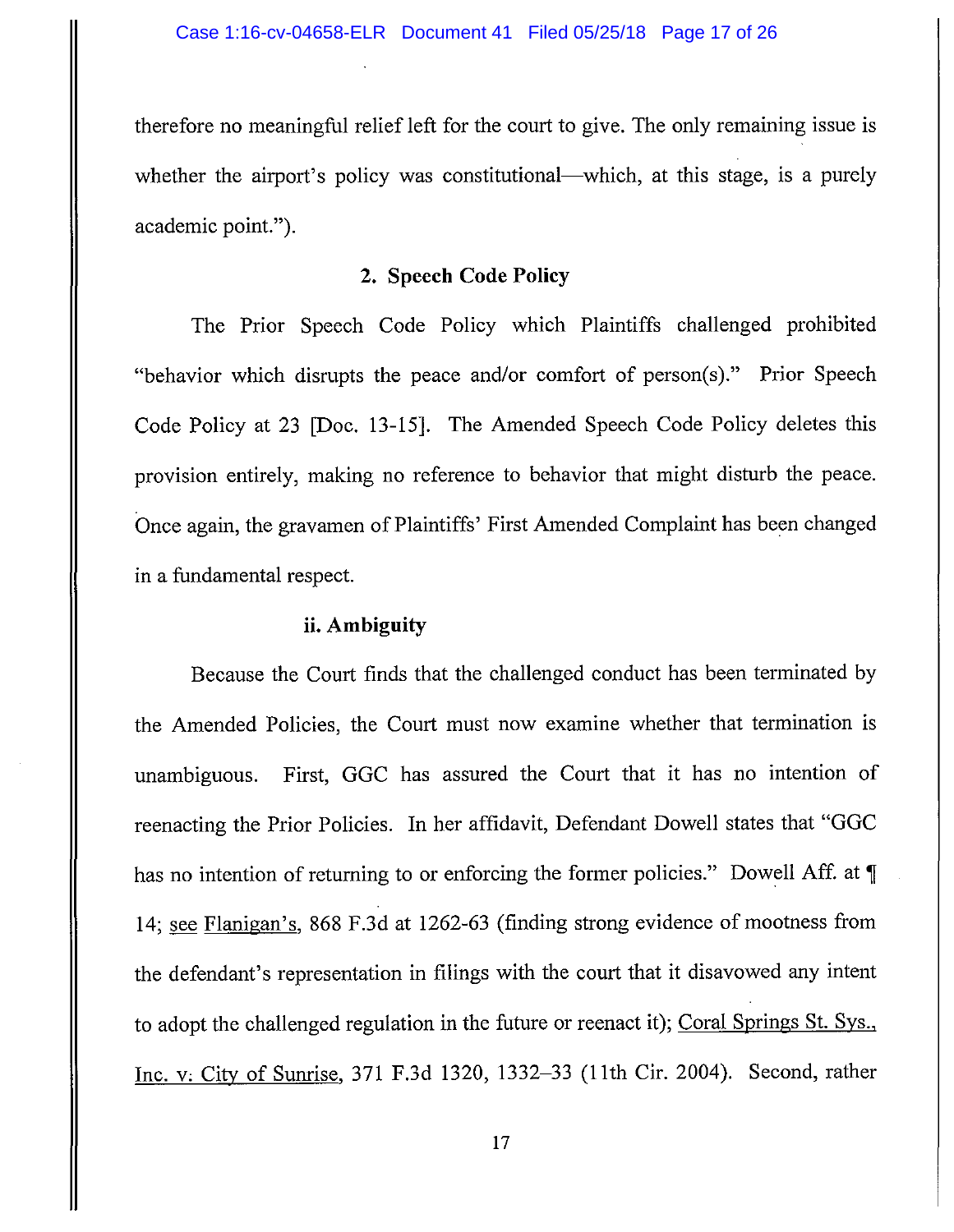than keep the Prior Policies in place, GGC has fundamentally changed them, including for the Prior Speech Code Policy, removing the challenged portion altogether. See Flanigan's, 868 F.3d at 1261. Third, Defendant Dowell states that the Amended Policies are available to the public and have been published on GGC's website. Dowell Aff. at  $\P$ 14; cf. Flanigan's, 868 F.3d at 1262-63 (finding mootness based in part on the defendant's public commitment not to reenact the repealed provision).

Plaintiffs argue that Defendants have continued to defend the Prior Policies, including in this litigation and by filing a motion to dismiss. However, this is "weak evidence," at best, that the changes were ambiguous and GGC will return to the Prior Policies. Flanigan's, 868 F.3d at 1262. Instead, GGC's actions in changing the Prior Policies and proclaiming. that it has no intention of returning to them suggests an unambiguous termination from which the Court is "unable to draw a reasonable expectation that [GGC] will reenact the challenged [Prior Policies]." Id.

### **3. Commitment to the Amended Policies**

The Court next considers whether GGC has maintained its commitment to the Amended Policies. GGC adopted the Amended Policies over a year ago, on February 28, 2017. Plaintiffs have not presented any evidence that GGC has changed the Amended Policies or reenacted or enforced the Prior Policies. In addition, GGC has taken actions to implement the Amended Policies. Mr.

18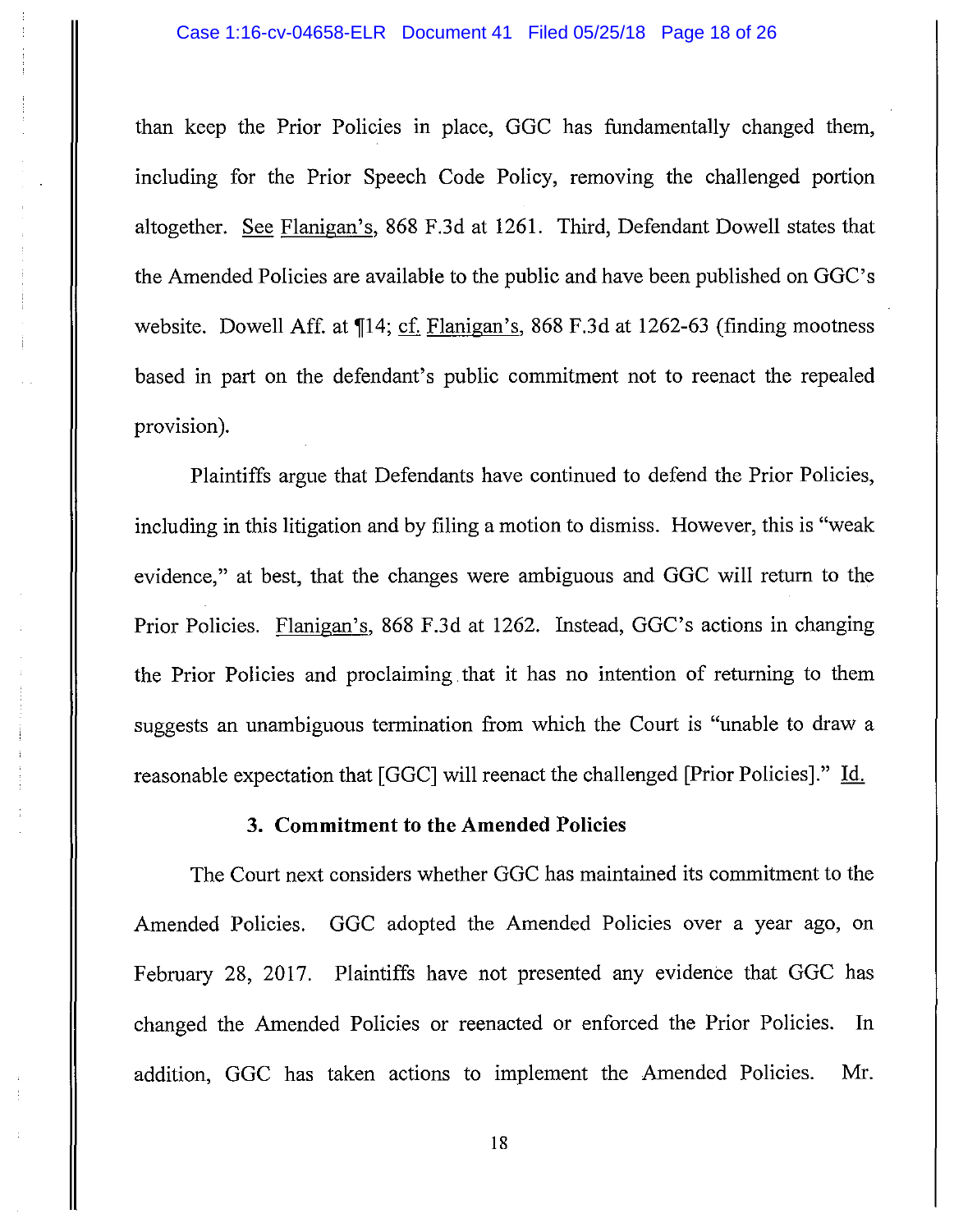Cardinalli states in his affidavit that legal counsel for the Georgia Board of Regents has provided GGC employees with four training sessions on the Prior Speech Zone Policy. Cardinalli Aff. at  $\P$  5. He further states that approximately forty-nine GGC employees attended this training, including employees from offices and departments encompassing Defendants. Id. at  $\llbracket 6$ . See Troiano, 382 F.3d at 1285 (government official consistently followed new policy and took actions to implement it). Additionally, Mr. Cardinalli states that "[a]dditional training will be on-going as needed." Cardinalli Aff. at  $\P$  8. All of this, together with GGC's stated intention of not returning to or enforcing the Prior Policies, sufficiently show GGC's commitment to the Amended Policies. Flanigan's, 868 F.3d at 1262-63.

After consideration of all of these factors and viewing the totality of the circumstances, the Court finds that GGC has unambiguously terminated the Prior Policies and there is no reasonable basis to expect that it will return to them. See id. at 1263; Jews for Jesus, Inc., 162 F.3d at 629. Therefore, Plaintiff Bradford's claims for injunctive and declaratory relief are moot.

### **B. Nominal Damages**

Having found that Plaintiffs' claims for declaratory and injunctive relief are moot, the Court must now determine whether Plaintiffs' remaining claim for damages is sufficient to support standing and save this case. Plaintiffs argue that the Court may still render an opinion on the Prior Policies and whether they violated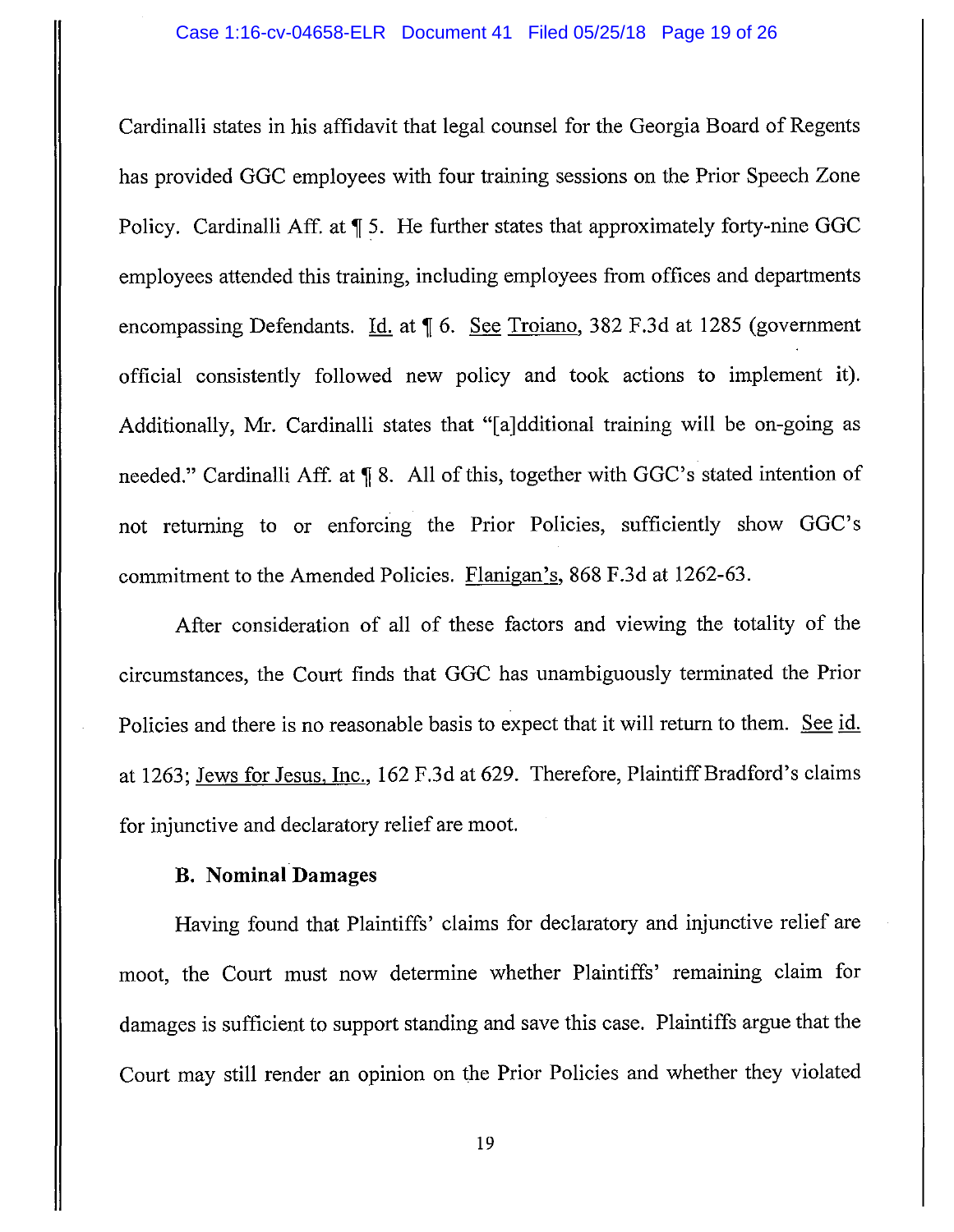Plaintiffs' constitutional rights because Plaintiffs have alleged damages. Defendants argue that Plaintiffs have only prayed for nominal damages and attorneys' fees, and neither is sufficient to save this case from being dismissed as moot. Plaintiffs argue in response that they pleaded in their First Amended Complaint for an award of monetary damages and for damages in an amount to be determined by the evidence and the Court. Plaintiffs assert that the Court must construe their First Amended Complaint broadly for a claim of actual, compensatory damages.

Plaintiffs are correct that in several instances in their First Amended Complaint they request "monetary damages and equitable relief." First Am. Comp!. at **11** 417-418, 434-435, 450-451, 469-470. However, monetary damages can encompass both compensatory and nominal damages. Quinlan v. Pers. Transp. Servs. Co., 329 F. App'x 246, 249 (11th Cir. 2009) (defining monetary damages to include compensatory or punitive damages); Virdi v. DeKalb Cty. Sch. Dist., 216 F. App'x 867, 873 (11th Cir. 2007) (finding request for monetary damages to include nominal damages). Throughout their First Amended Complaint, Plaintiffs do not elaborate on the type of damages they seek. Instead, the only place where they specify the type of damages sought is in their Prayer for Relief, as follows: "Nominal damages for the violation of Plaintiffs' First and Fourteenth Amendment rights from the Defendants sued in their individual capacities." First Am. Comp!. at 79, J G. Thus, in their Prayer for Relief, wherein they set forth the exact relief they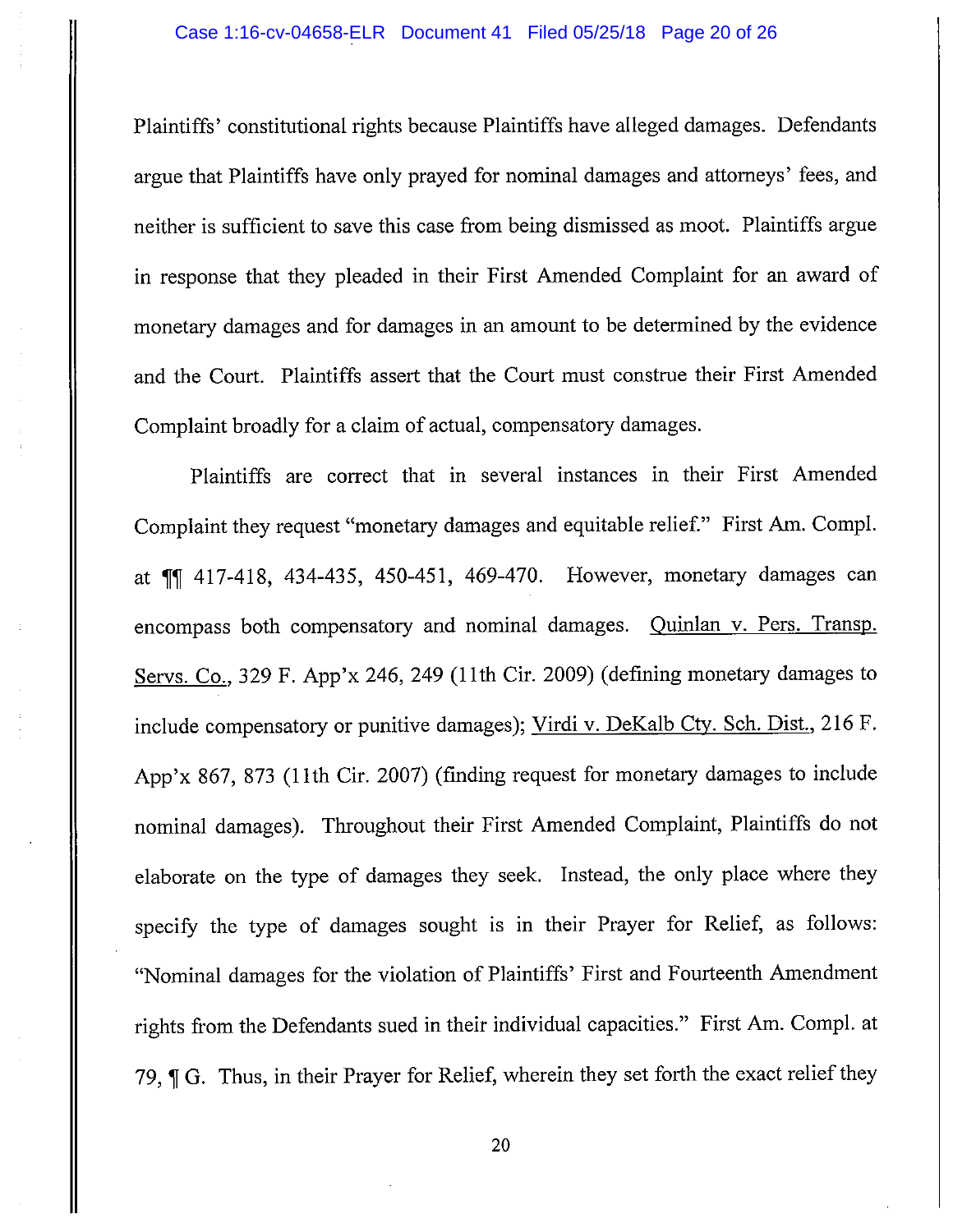seek including an injunction and declaratory relief, Plaintiffs specify that they are seeking nominal damages.

Furthermore, Plaintiffs' after-the-fact contentions now  $-$  that they are seeking compensatory damages  $-$  are not supported by the First Amended Complaint. "[C]ompensatory damages in a§ 1983 suit [must] be based on actual injury caused by the defendant rather than on the 'abstract value' of the constitutional rights that may have been violated." Slicker v. Jackson, 215 F.3d 1225, 1230 (11th Cir. 2000). Plaintiffs do not allege in their First Amended Complaint that they suffered an actual injury, and instead, they plead that their constitutional rights have been violated.8 Plaintiffs argue that they pleaded in their First Amended Complaint that they were entitled to "damages in an amount to be determined by the evidence and this Court" and "[a]ll other further relief to which Plaintiffs may be entitled." First Am. Compl. at  $\P$  418, 435, 451, 470, I. However, such blanket statements do not automatically lend themselves to a claim for compensatory damages and instead

 $8$  For example, in the context of a  $\S$  1983 case, such as this one, compensatory damages can encompass monetary loss, physical pain and suffering, mental and emotional distress, impairment of reputation, and personal humiliation. Slicker, 215 F.3d at 1231. Plaintiffs have alleged no such injuries. Instead, Plaintiffs mention an "injury" two times in their First Amended Complaint, and neither time do they set forth any facts that would support a compensatory damages claim. See First Am. Compl. at  $\parallel$  6 ("In taking these actions, [Defendants] implemented the challenged GGC policies, violated Mr. Uzuegbunam's constitutional rights, and inflicted irreparable injury upon him.");  $\parallel$  368 ("Unless the policies and conduct of Defendants are enjoined, Mr. Uzuegbunam and Mr. Bradford will continue to suffer irreparable injury.").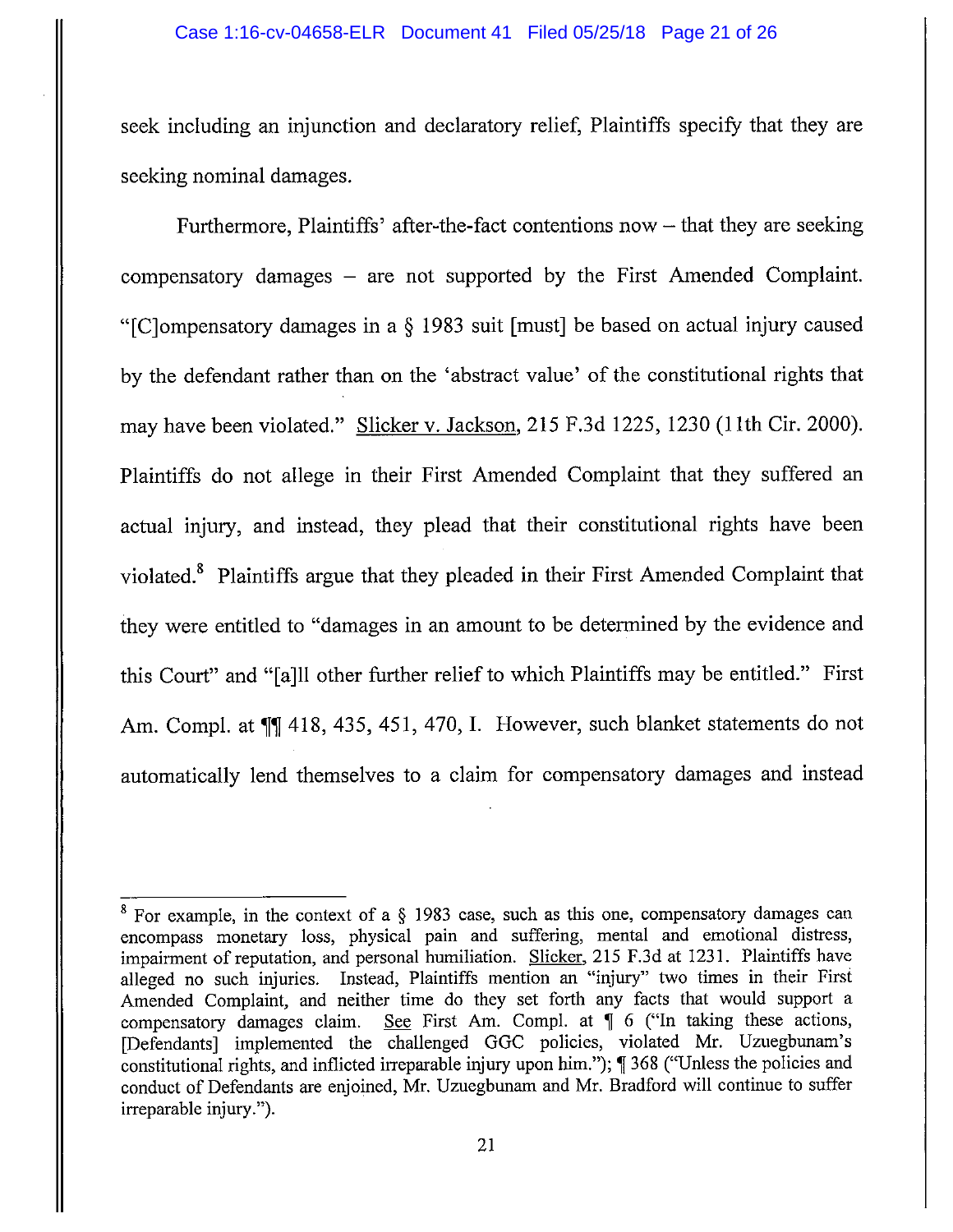could also support a claim for nominal damages. See Flanigan's, 868 F.3d at 1254 n.3.

Thus, the Court concludes that upon viewing Plaintiffs' First Amended Complaint in its entirety, Plaintiffs only sought nominal damages, rather than compensatory damages. To find otherwise would require ignoring Plaintiffs' own Prayer for Relief. Even construing Plaintiffs' First Amended Complaint in their favor, the Court cannot stretch or interpret a complaint to find allegations or relief that are not there.

In this particular case, where Plaintiffs' constitutional challenges to the governmental policies are now moot, where the Court can grant Plaintiffs no practical relief in the form of an injunction or a declaratory judgment, and where Plaintiffs did not plead for compensatory damages, the lone remaining claim of nominal damages is insufficient to save this otherwise moot case. Flanigan's, 868 F.3d at  $1264-70.9$ 

Plaintiffs argue that the United States Court of Appeals for the Eleventh Circuit in Flanigan's left open the possibility that a claim for nominal damages will not moot a case and can still be adjudicated, even where other claims are moot. While such an exception may be true, this case is not the exception. Instead, this

<sup>9</sup> Additionally, Plaintiffs seek attorneys' fees pursuant to 42 U.S.C. § 1988, but this is insufficient to create a case or controversy. See Flanigan's Enters. Inc. of Georgia, 868 F.3d at 1263 n.11.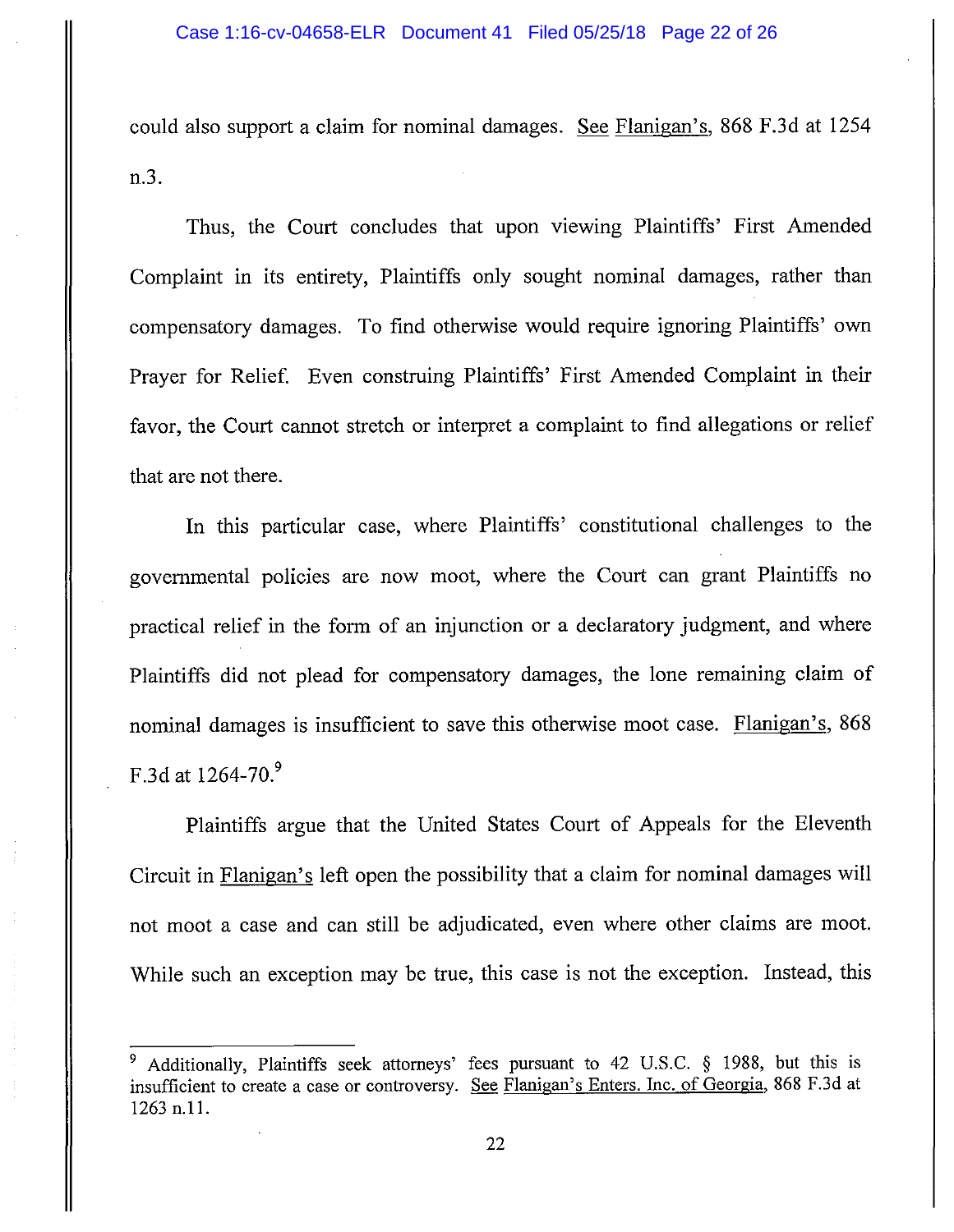case is akin to Flanigan's, and therefore, Plaintiffs' sole claim for nominal damages will not sustain this case.

First, this case is strikingly similar to Flanigan's. In Flanigan's, the plaintiffs challenged a municipal ordinance, alleging that the ordinance violated their First Amendment and Fourteenth Amendment rights. 868 F.3d at 1253-54; see also Flanigan's Enters. Inc. v. City of Sandy Springs, GA, No. 1 :13-CV-03573-HLM, 2014 WL 12685907, at \*3 (N.D. Ga. Oct. 20, 2014). The plaintiffs sought declaratory and injunctive relief, striking down the ordinance as unconstitutional and permanently enjoining its enforcement. Flanigan's, 868 F.3d at 1254. They also specifically requested an award of nominal damages, and they did not seek compensatory damages. Id. at 1254, 1263 n.11, 1265. The Eleventh Circuit Court of Appeals found that the claims for declaratory and injunctive relief were moot after the challenged ordinance was repealed. Id. at 1255-63.

The remaining claim was for nominal damages, and the Eleventh Circuit held that such a lone prayer for nominal damages was insufficient to sustain the case. Id. at 1263-1270. The appellate court determined that because the challenged ordinance had been repealed with no likelihood of reenactment, the plaintiffs had received all the relief that they had requested. Id. at 1264. Thus, the appellate court could offer the plaintiffs no practical remedy that would affect the rights or obligations of the parties. Id. The availability of a practical remedy is a prerequisite to Article III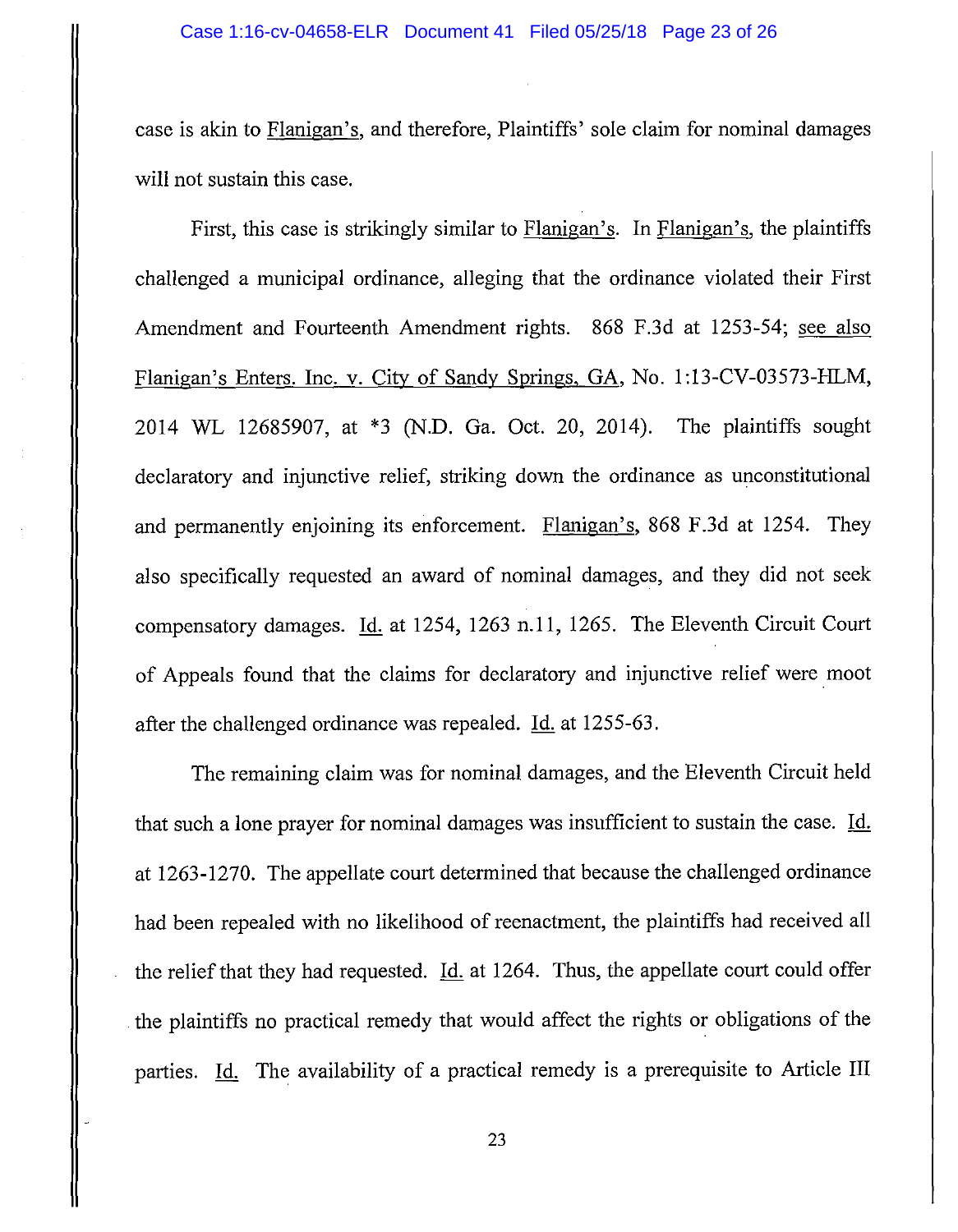jurisdiction, and therefore, because no such remedy was available, the plaintiffs could not proceed before the court on a claim solely for nominal damages. Id. at 1264, 1270.

The same is true here. Plaintiffs contend that the Prior Policies violated their First and Fourteenth Amendment rights. They sought declaratory and injunctive relief, along with nominal damages, and they did not seek compensatory damages. The Court has found that Plaintiff Uzuegbunam's claims for declaratory and injunctive relief are moot because he has graduated from GGC. The Court has also found that Plaintiff Bradford's claims for declaratory and injunctive relief are moot because GGC has unambiguously terminated the Prior Policies and there is no reasonable basis to expect that GGC will return to them. As explained above, a fair reading of Plaintiffs' First Amended Complaint reveals that all of their alleged injuries would be remedied by the removal of the Prior Policies. See Flanigan's, 868 F.3d at 265. The Prior Policies have been removed with no reasonable basis to believe that GGC will reenact them. As a result, there is no practical remedy for this Court to offer Plaintiffs. See id. at 1264. "There is simply nothing left for [the Court] to do." Id. at 1265. Just as in Flanigan's, the only redress the Court could possibly offer Plaintiffs is "judicial validation, through nominal damages, of an outcome that has already been determined," and perhaps joy in seeing the Court vindicate their cause. 868 F.3d at 1268. Yet, "absent an accompanying practical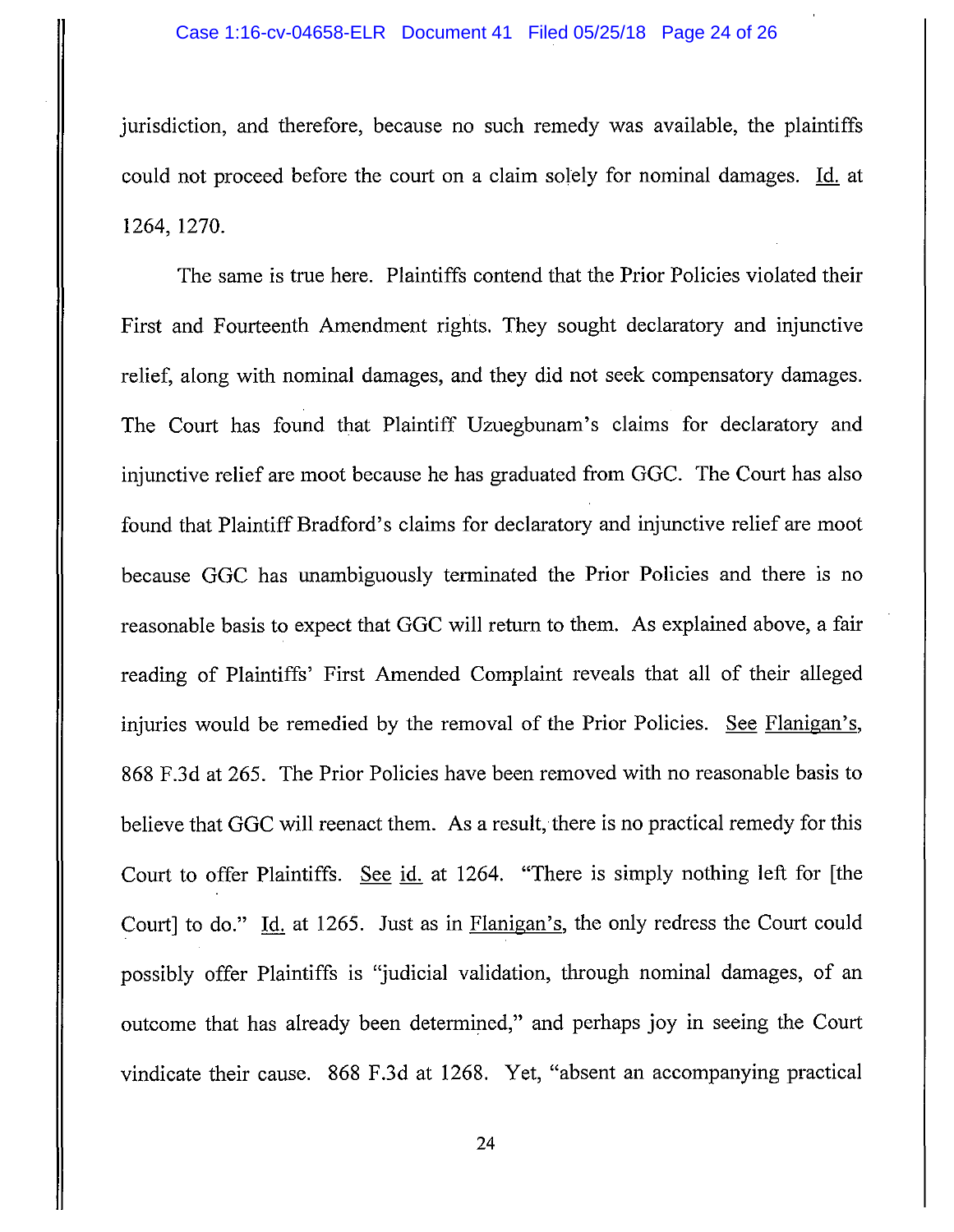effect on the legal rights or responsibilities of the parties[, the Court is] without jurisdiction to give them that satisfaction." Id. Finally, any opinion the Court would render now on the constitutionality of the Prior Policies would be an impermissible advisory one. Id. The Prior Policies, and with them, the necessity of deciding their constitutionality, "has ceased to exist and [are] now no more real than any other hypothetical statute on which the federal courts should routinely decline to pass judgment." Id. at 1269. As well stated in Flanigan's, to allow Plaintiffs' remaining claim for nominal damages to sustain this case would result in a manipulation of the jurisdiction of the Court, a circumvention of the mootness doctrine, and a requirement that the Court decide a case that could have no practical effect on the legal rights or obligations of the parties. 868 F.3d at 1270.

Second, contrary to Plaintiffs' arguments, this case does not present the exceptions discussed or contemplated in Flanigan's. In these exceptional cases, a live controversy existed regarding compensatory damages throughout the entire litigation or an award of nominal damages would have a practical effect on the parties' rights or obligations. Id. at 1263-67, n.18, 1270, n.23. This case presents neither of those situations. 10

<sup>&</sup>lt;sup>10</sup> To the extent there are any other exceptions or the Eleventh Circuit wants to create an exception for this case, those are matters for the Eleventh Circuit to decide. This Court is bound by precedent in Flanigan's and finds that this case is moot pursuant to this precedent.